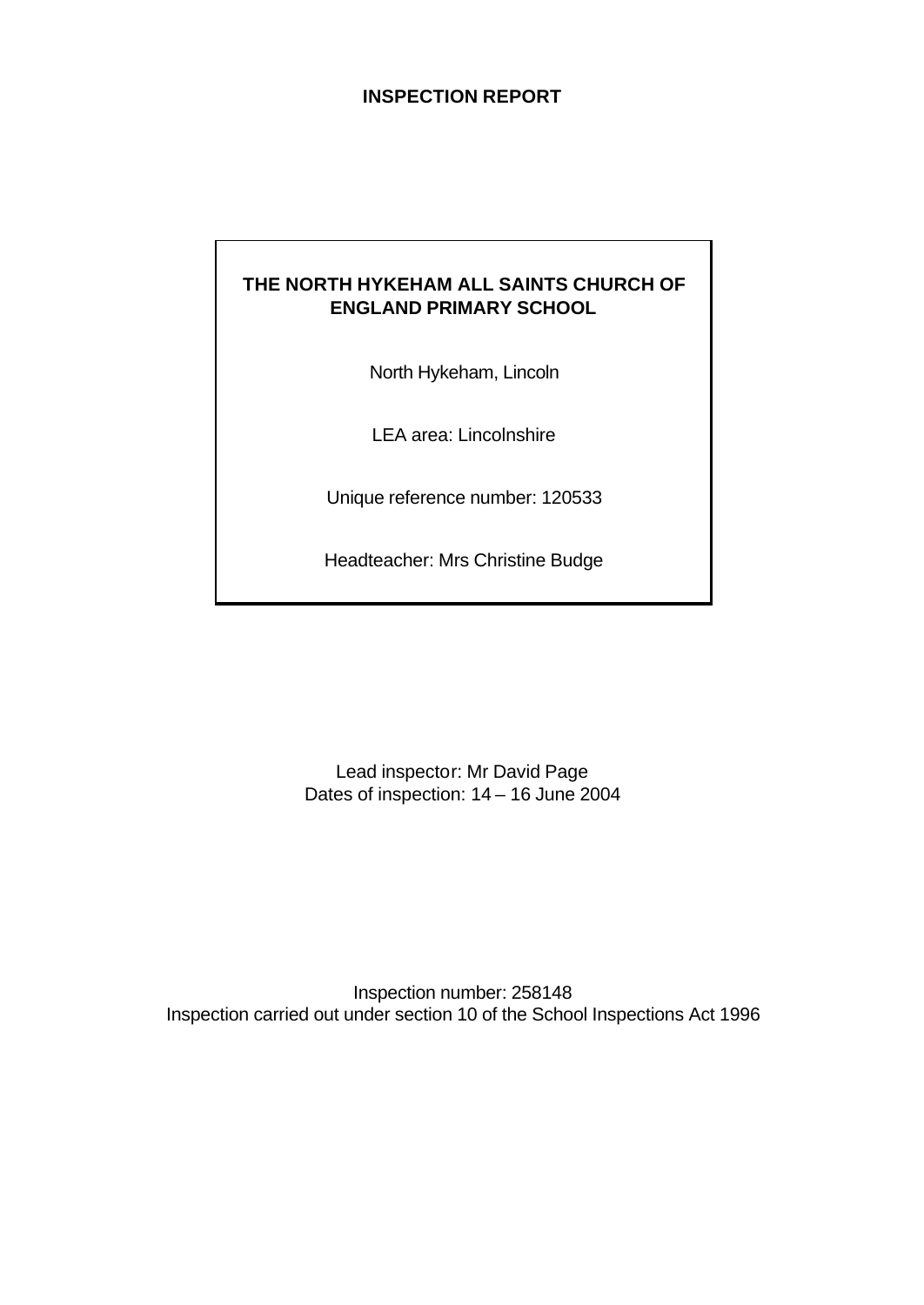## © Crown copyright 2004

This report may be reproduced in whole or in part for non-commercial educational purposes, provided that all extracts quoted are reproduced verbatim without adaptation and on condition that the source and date thereof are stated.

Further copies of this report are obtainable from the school. Under the School Inspections Act 1996, the school must provide a copy of this report and/or its summary free of charge to certain categories of people. A charge not exceeding the full cost of reproduction may be made for any other copies supplied.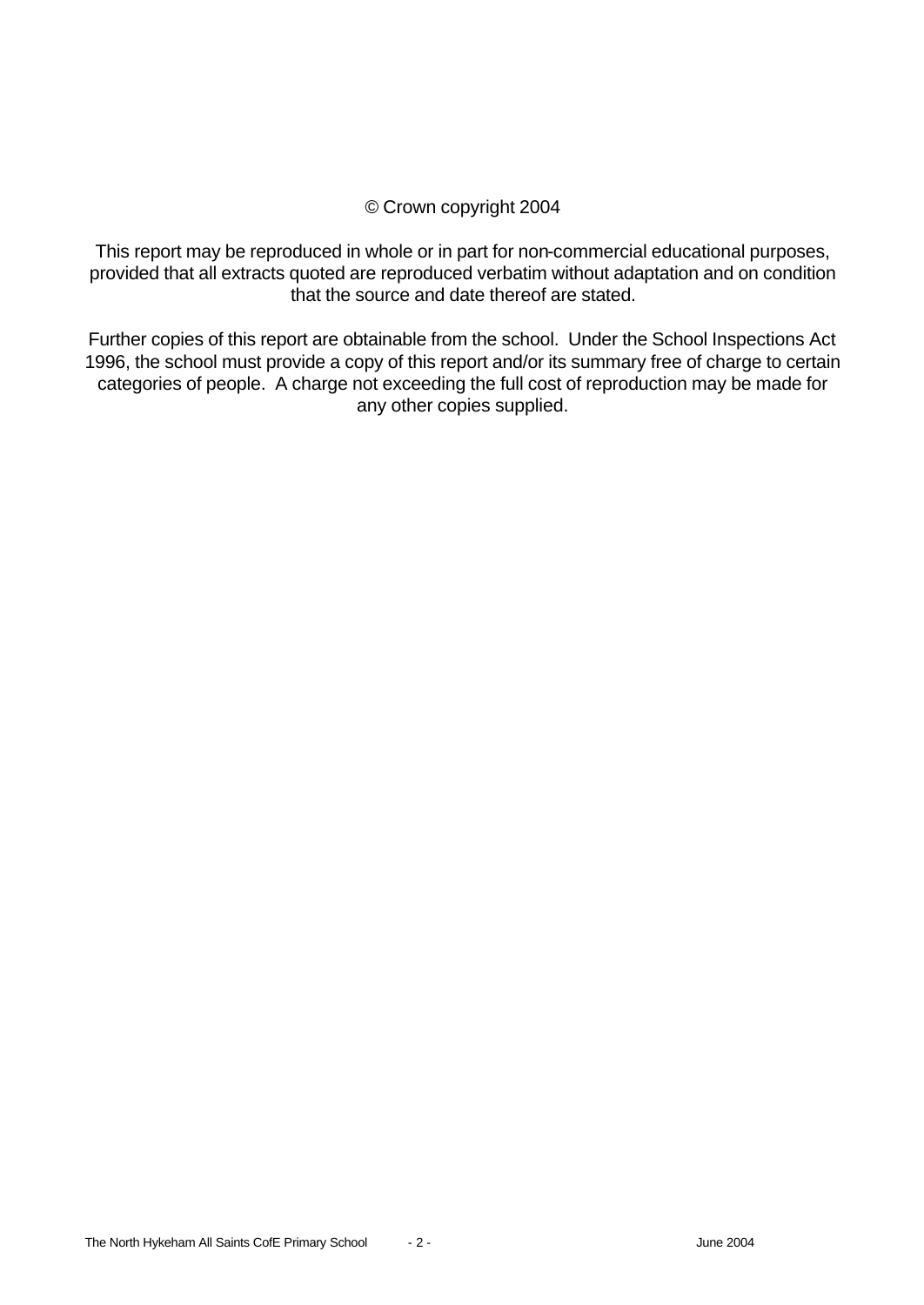## **INFORMATION ABOUT THE SCHOOL**

| Type of school:                                                         | Primary                               |
|-------------------------------------------------------------------------|---------------------------------------|
| School category:                                                        | <b>Voluntary controlled</b>           |
| Age range of pupils:                                                    | 4 to 11 years                         |
| Gender of pupils:                                                       | Mixed                                 |
| Number on roll:                                                         | 300                                   |
| School address:                                                         | Moor Lane<br>North Hykeham<br>Lincoln |
| Postcode:                                                               | Lincolnshire<br>LN6 9AB               |
| Telephone number:                                                       | 01522 681 417                         |
| Fax number:                                                             | 01522 681 418                         |
| Appropriate authority:<br>Name of chair of governors: Revd Richard Eyre | The governing body                    |

Date of previous inspection: 27 April 1998

## **CHARACTERISTICS OF THE SCHOOL**

The school is bigger than other primary schools (320 pupils compared with the average size nationally of 241 pupils). The percentage of pupils known to be eligible for free school meals (1.3 per cent) is well below the national average. The majority of pupils are white with small numbers of Chinese, black Caribbean and Asian pupils. The percentage of pupils learning in English as an additional language (0.4 per cent) is low. There are no pupils at an early stage of English language acquisition. The percentage of pupils identified as having special educational needs, including statements, (14.4 per cent) is broadly in line with the national average. The percentage of pupils with statements of special educational needs (1.6 per cent) is broadly in line with the national average. Most pupils with special educational needs have specific learning difficulties such as dyslexia; social, emotional and behavioural difficulties or autism. There are small numbers of pupils with severe learning difficulties and speech and physical difficulties. There are two traveller pupils on roll. In some years, pupil mobility is high. The socio-economic characteristics of the school's intake are in line with national averages. Attainment on entry to Foundation Stage is below average.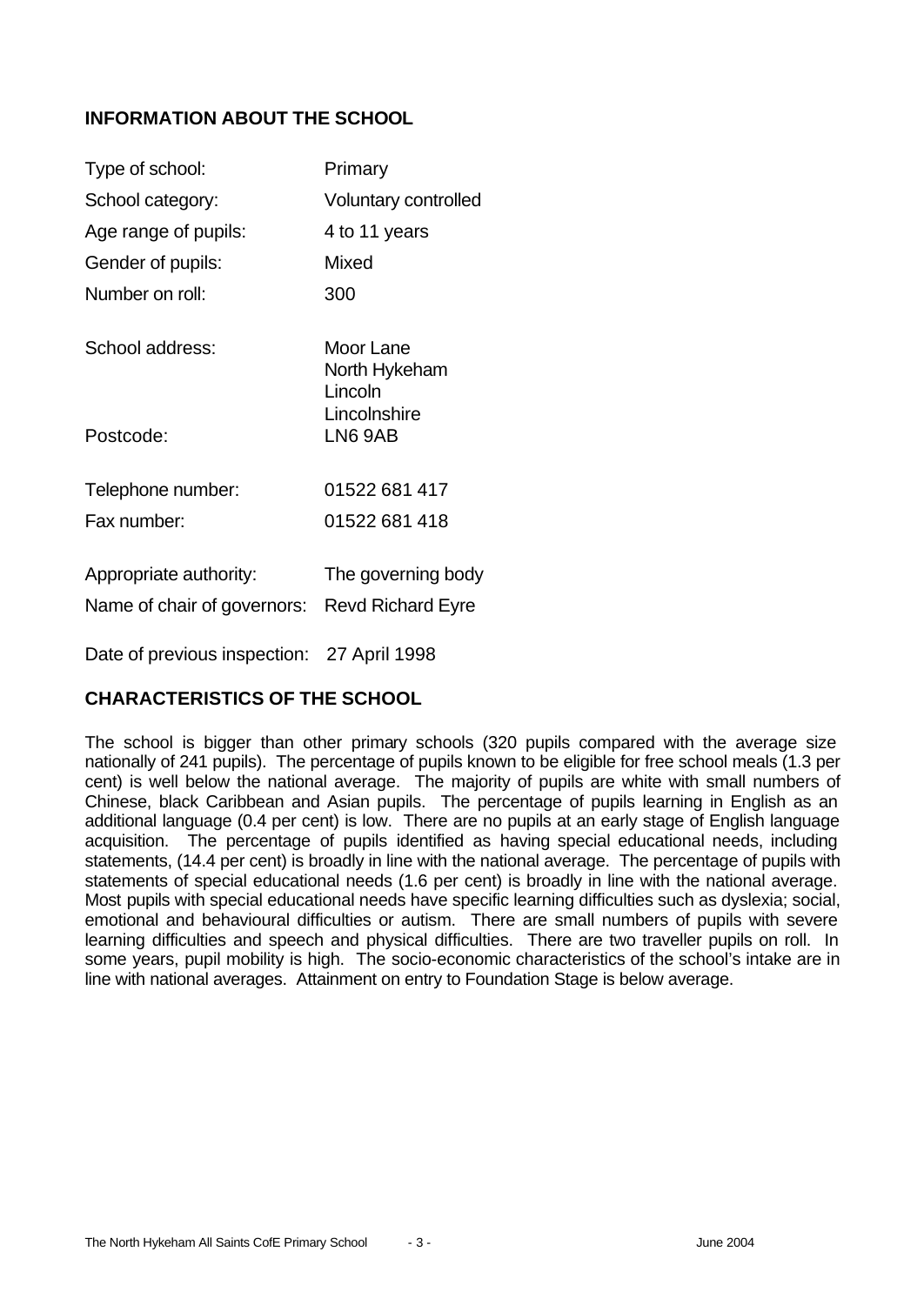### **INFORMATION ABOUT THE INSPECTION TEAM**

| <b>Members of the inspection team</b> |                          | <b>Subject responsibilities</b> |                                                                  |
|---------------------------------------|--------------------------|---------------------------------|------------------------------------------------------------------|
| 1028                                  | David Page               | Lead inspector                  | English                                                          |
|                                       |                          |                                 | Information and communication<br>technology                      |
|                                       |                          |                                 | English<br>additional<br>as<br>an<br>language                    |
| 9798                                  | <b>Vivienne Ashworth</b> | Lay inspector                   |                                                                  |
| 21893                                 | <b>Vivienne Brittain</b> | Team inspector                  | Geography                                                        |
|                                       |                          |                                 | <b>History</b>                                                   |
|                                       |                          |                                 | <b>Music</b>                                                     |
|                                       |                          |                                 | Religious education                                              |
|                                       |                          |                                 | of<br>learning<br>for<br>Areas<br>the<br><b>Foundation Stage</b> |
| 3942                                  | <b>Keith Sanderson</b>   | Team inspector                  | <b>Mathematics</b>                                               |
|                                       |                          |                                 | Science                                                          |
|                                       |                          |                                 | Art and design                                                   |
|                                       |                          |                                 | Design and technology                                            |
|                                       |                          |                                 | Physical education                                               |
|                                       |                          |                                 | Special educational needs                                        |

The inspection contractor was:

Nord Anglia School Inspection Services Anglia House Carrs Road **Cheadle Stockport** SK8 2LA

Any concerns or complaints about the inspection or the report should be made initially to the inspection contractor. The procedures are set out in the leaflet *'Complaining about Ofsted Inspections'*, which is available from Ofsted Publications Centre (telephone 07002 637833) or Ofsted's website (www.ofsted.gov.uk).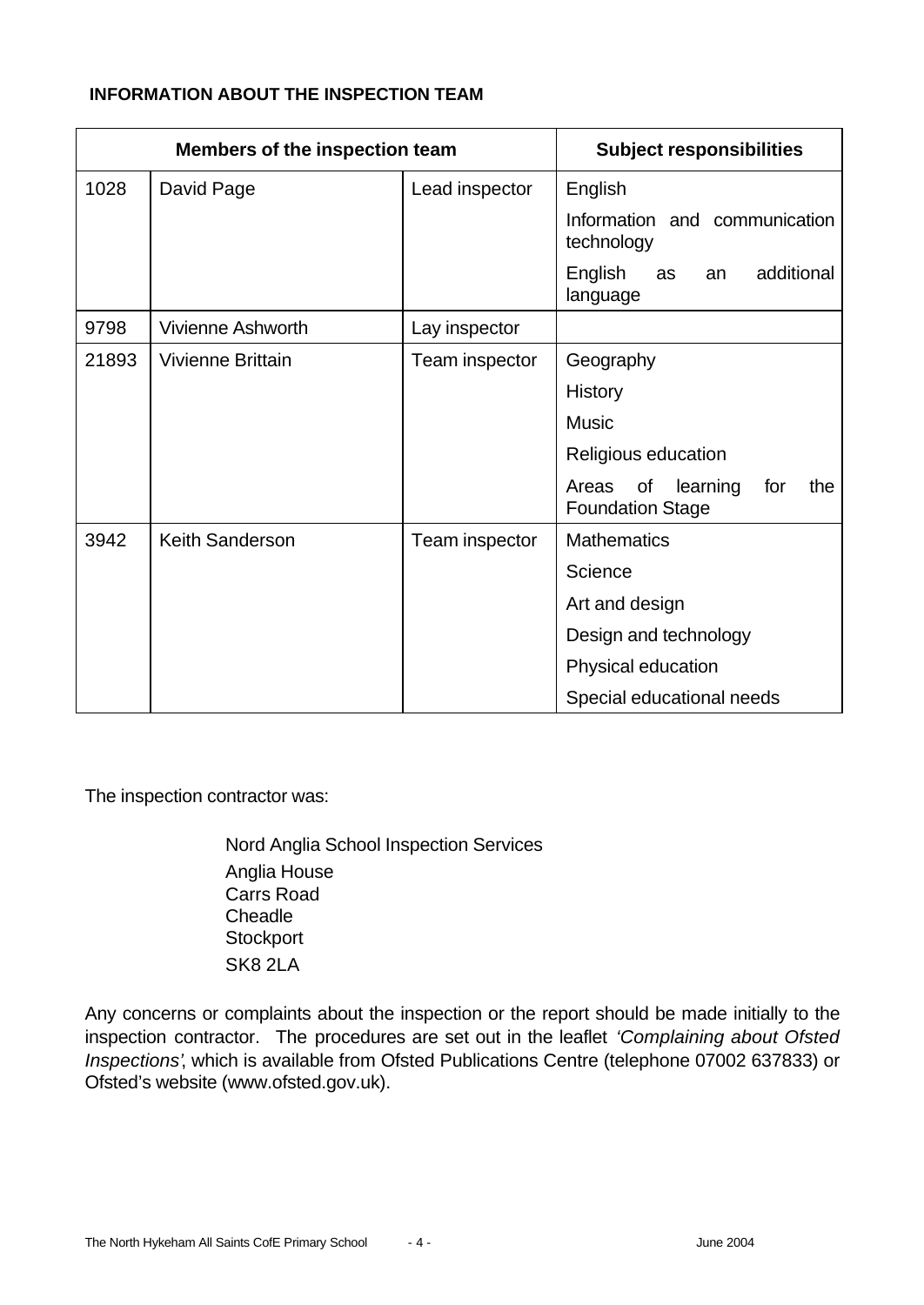# **REPORT CONTENTS**

|                                                                                                                                                                                    | Page |
|------------------------------------------------------------------------------------------------------------------------------------------------------------------------------------|------|
| <b>PART A: SUMMARY OF THE REPORT</b>                                                                                                                                               | 6    |
| <b>PART B: COMMENTARY ON THE MAIN INSPECTION FINDINGS</b>                                                                                                                          |      |
| <b>STANDARDS ACHIEVED BY PUPILS</b>                                                                                                                                                | 8    |
| Standards achieved in areas of learning, subjects and courses                                                                                                                      |      |
| Pupils' attitudes, values and other personal qualities                                                                                                                             |      |
| <b>QUALITY OF EDUCATION PROVIDED BY THE SCHOOL</b>                                                                                                                                 | 11   |
| Teaching and learning<br>The curriculum<br>Care, guidance and support<br>Partnership with parents, other schools and the community                                                 |      |
| <b>LEADERSHIP AND MANAGEMENT</b>                                                                                                                                                   | 16   |
| <b>PART C: THE QUALITY OF EDUCATION IN AREAS OF LEARNING,</b><br><b>SUBJECTS AND COURSES</b><br>AREAS OF LEARNING IN THE FOUNDATION STAGE<br><b>SUBJECTS IN KEY STAGES 1 and 2</b> | 18   |

# **PART D: SUMMARY OF THE MAIN INSPECTION JUDGEMENTS 30**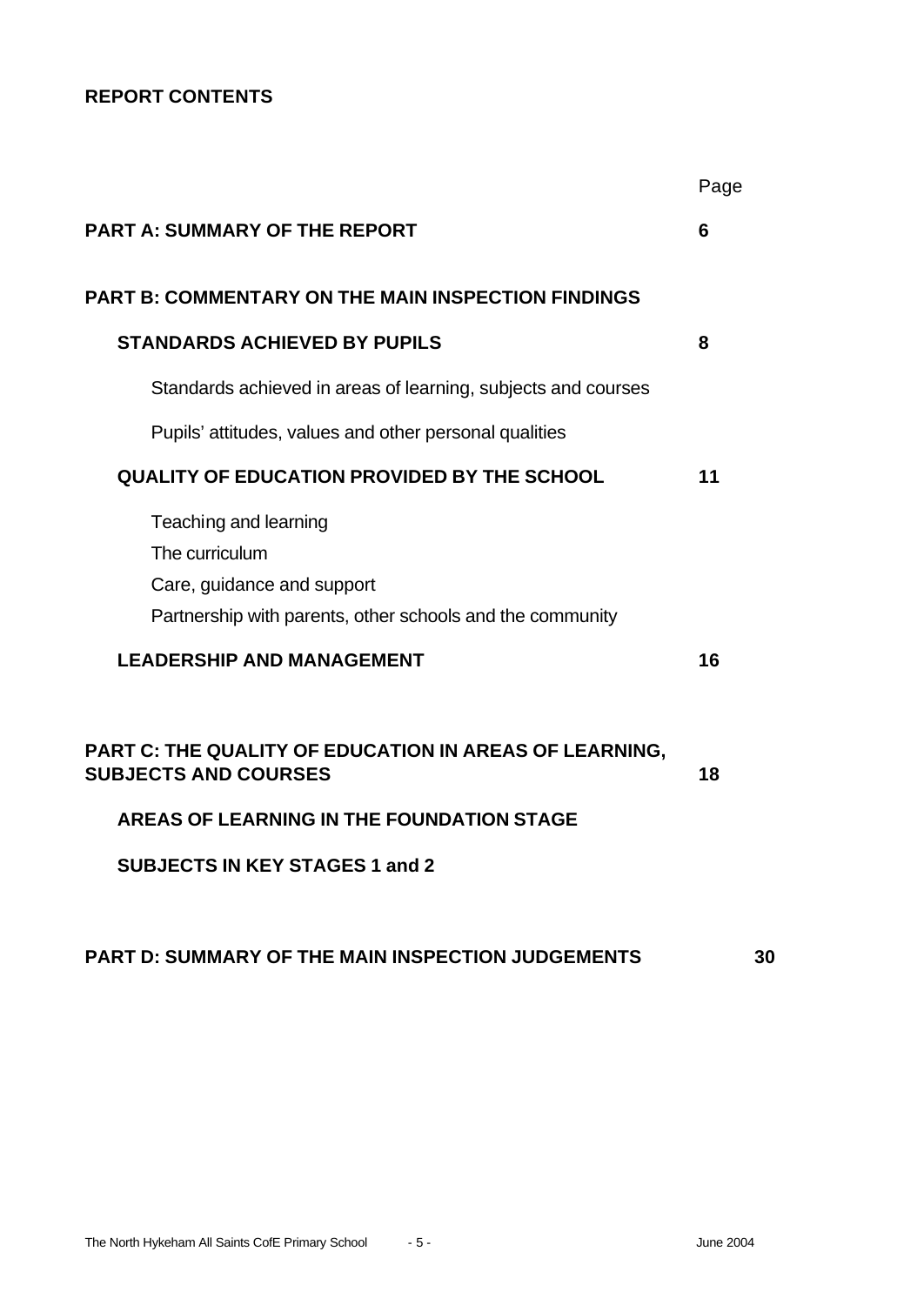## **PART A: SUMMARY OF THE REPORT**

## **OVERALL EVALUATION**

**This is a good and effective school.** Pupils achieve well in their time at the school because teaching is good. Leadership and management provided by the headteacher, senior team and governors are good. Pupils' attitudes, values and personal qualities are good, and the school's ethos is good. In light of the above, the value for money the school provides is good.

The school's main strengths and weaknesses are:

- Leadership and management by the head; senior team and governors are good.
- Teaching throughout the school, and the overall provision in Foundation Stage, are good.
- The provision for pupils with special educational needs is very well managed.
- Marking does not help pupils improve their work.
- The presentation of pupils' work is untidy.
- Attendance is very good.
- Standards are high in music but more emphasis should be given to practical investigation in science.

Overall, the school has improved well since the last inspection report. Despite the attainment of pupils on entry to the Foundation Stage having fallen, average standards have been maintained because teaching and learning have significantly improved. Good improvements have been made in pupils' achievement; the curriculum; care and guidance; partnership with parents; leadership and management and the governance of the school; and progress on the key issues from the last report.

| <b>Results in National</b><br>Curriculum tests at the end |      | Similar schools |      |      |
|-----------------------------------------------------------|------|-----------------|------|------|
| of Year 6, compared with:                                 | 2001 | 2002            | 2003 | 2003 |
| English                                                   |      |                 |      |      |
| <b>Mathematics</b>                                        |      |                 |      | B    |
| Science                                                   |      |                 |      | В    |

### **STANDARDS ACHIEVED**

*Key: A – well above average; B – above average; C – average; D – below average; E – well below average Similar schools are those whose pupils attained similarly at the end of Year 2.*

**Overall, pupils' achievement at the school is good.** On entry to the Foundation Stage, pupils' standards are below average. Overall, standards by the end of Foundation Stage have risen to be average and remain so throughout the school. Achievement in Foundation Stage is good due to good teaching, and children reach the goals expected nationally. A significant number of children exceed the goals in personal, social and emotional development. Standards in literacy; numeracy; science, and information and communication technology are average throughout the school. The downturn in mathematics results at the end of Year 6 over the last 2 years has been reversed by teaching which has been well-focussed on pupils' areas of weakness.

Achievement is good in Years 1 to 6 because, despite standards on entry to the Foundation Stage being lower than in the previous inspection, the school has worked hard and successfully to maintain standards throughout the school. This has been achieved by significant improvements in teaching since the last inspection report. The percentage of lessons in which teaching is good or better has been substantially increased and there is no unsatisfactory teaching. Achievement is very good in music in Years 3 to 6 due to very good teaching. With good teaching, achievement is good in English; mathematics; information and communication technology; and music in Years 1 and 2. Satisfactory teaching leads to satisfactory achievement in science and religious education. Pupils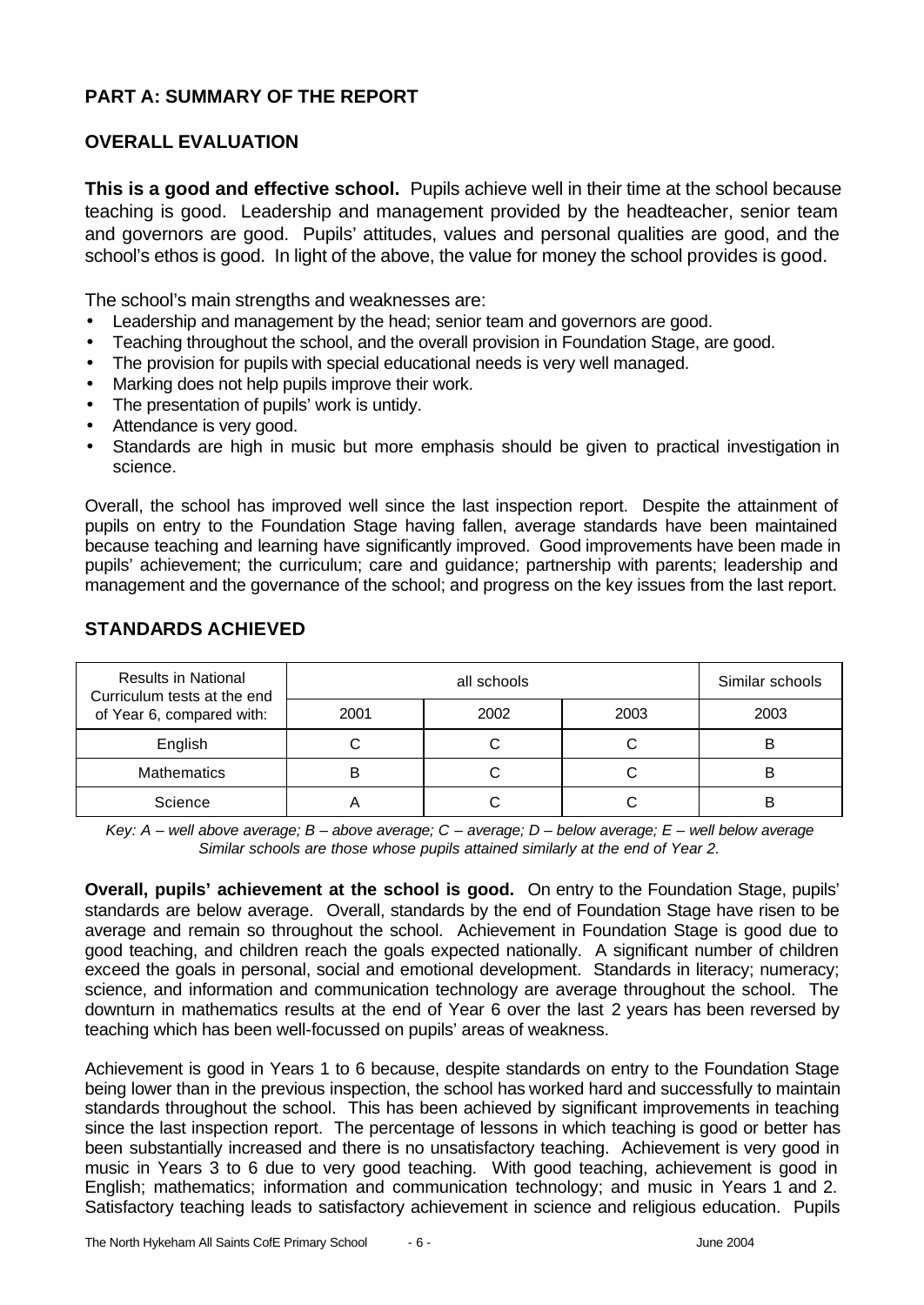with special educational needs, and from minority ethnic groups, achieve well, in line with their peers due to good support. The presentation of pupils' work is untidy. Standards in experimental and practical science are lower than other aspects of the subject.

Pupils' **personal qualities, including their spiritual, moral, social and cultural development, are good.** Attendance is very good. Pupils' attitudes and behaviour are very good in Foundation Stage and good in Years 1 to 6.

#### **QUALITY OF EDUCATION**

**The quality of education provided by the school is good. Teaching and learning are good overall.** This is a significant improvement since the last inspection report when teaching in Foundation Stage was satisfactory. In the previous report 65% of teaching was good or better. Currently, 82% of teaching is good and better. This is leading to good achievement throughout the school. Teachers insist on high standards of behaviour and lessons are well planned. However, teachers do not always insist that pupils' work is well presented and neatly written. Although the teachers' marking of pupils' work is generally encouraging it seldom shows pupils how to improve. The curriculum is good overall and opportunities for enrichment are good. Overall provision in the Foundation Stage and most subjects is good, and in science and religious education it is satisfactory. The care, guidance and support for all pupils are very good. Partnership with parents and the community are good with very good links to other schools and colleges.

#### **LEADERSHIP AND MANAGEMENT**

**Leadership and management are good.** The head teacher, and senior staff provide good leadership. Governance of the school is good. Governors have a very clear understanding of the strengths and weaknesses of the school and shape the direction of the school very well. The head teacher very effectively shares responsibility for the leadership and management of the school with her senior team and together they provide good leadership for the school. The head's focus on the welfare of pupils ensures that the school is very effective at including all of its pupils in the life of the school. Financial control by the governors is very good.

#### **PARENTS' AND PUPILS' VIEWS OF THE SCHOOL**

Overall, parents are very well satisfied with the school. They particularly appreciate the good teaching; the progress their children make, and the safe environment in which they learn. Some parents feel that there is little feedback on homework. They feel behaviour has improved since the introduction of the new Golden Rules and school listens to all concerns. The inspection found that the reading record is well used, however, the use of the homework diary is variable. The annual pupil reports are satisfactory, but do not always include sufficient detail on targets to be achieved. Overall, pupils consider this is a good school. They appreciate having to work hard, and the help given them by teachers. They have concerns about the behaviour of other pupils although the inspection found behaviour to be good. Although the pupils do not have full ownership of the school council, they do feel that school listens to them.

#### **IMPROVEMENTS NEEDED**

The most important things the school should do to improve are:

- Marking needs to be developed so that it helps pupils improve their work.
- In addition to rough working, teachers need to get pupils to produce well-finished pieces of work in all subjects.
- Improve the teaching of science to place more emphasis on investigation.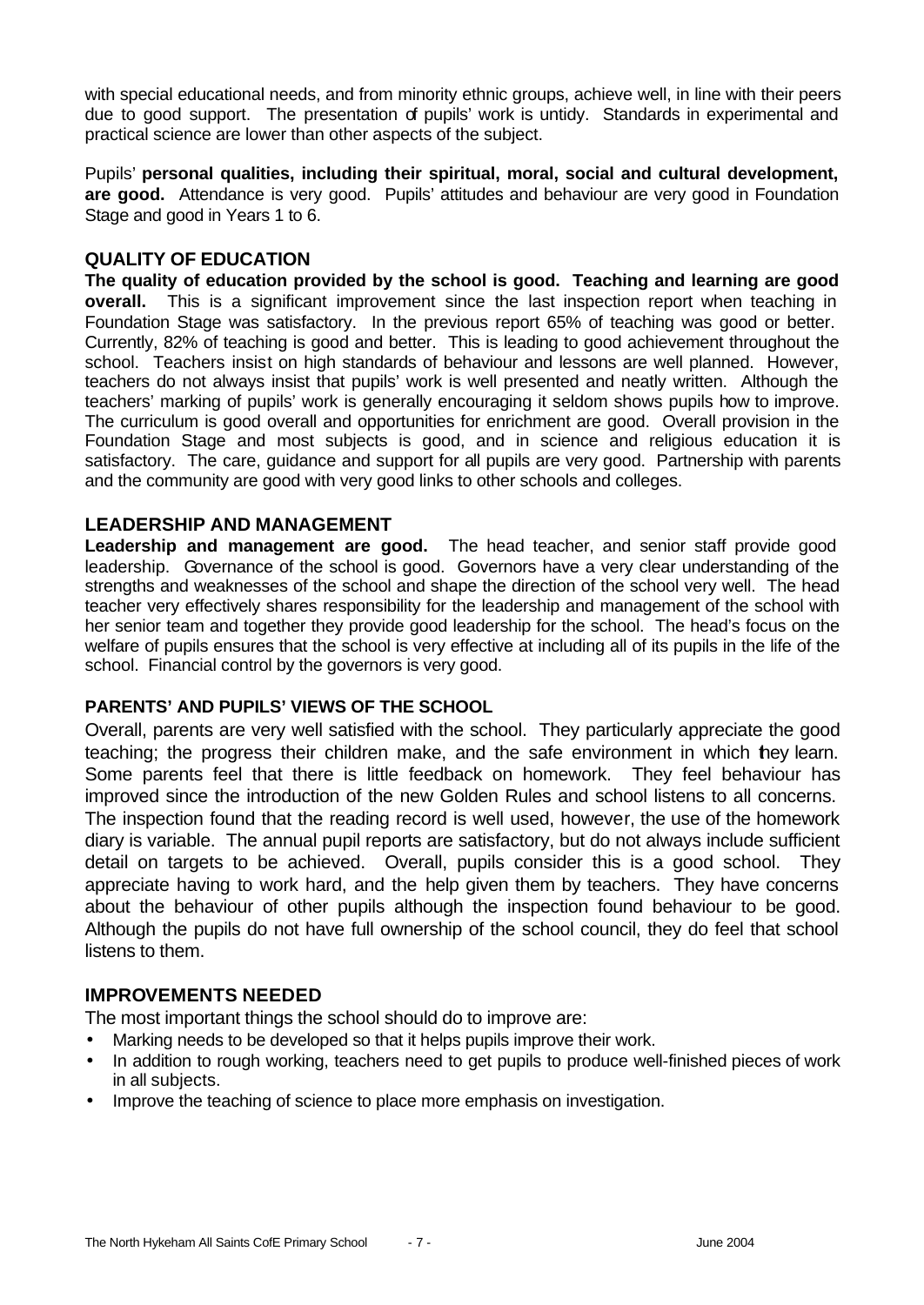## **PART B: COMMENTARY ON THE INSPECTION FINDINGS**

## **STANDARDS ACHIEVED BY PUPILS**

### **Standards achieved in areas of learning, subjects and courses**

Achievement is good throughout the school. Standards throughout the school are average.

#### **Main strengths and weaknesses**

- Pupils' standards on entry to Foundation Stage are below average and by the time pupils leave the school, standards have risen to be in line with the average.
- All pupils regardless of gender; ethnicity, or special educational need, achieve well.
- The downturn in mathematics results in national tests at the end of Year 6 over the last 2 years has been reversed.
- While satisfactory, achievement in science is lower than the other core subjects.
- Presentation of pupils' work is untidy.
- Standards in literacy; numeracy and information and communication technology are average.

- 1 Overall, pupils' achievement at the school is good. By the end of Year 2 in 2003, results in writing were above the national average, and in reading and mathematics were in line with the national average. There is no significant difference between the relative performance of boys and girls. The trend in improvement has been faster than the national trend in mathematics; slightly faster than the national trend in reading, and broadly in line with the national trend for writing. Results for writing have varied dramatically from year to year. In 2003, relatively high percentages of pupils attained higher National Curriculum levels in writing. In reading and mathematics, there is no significant difference between the relative performance of higher attaining pupils and their peers.
- 2 By the end of Year 6 in 2003, the test results in English, mathematics and science were all in line with the national average. When compared to similar schools on the basis of the pupils' prior attainment at the end of Year 2, results were above average for English, mathematics and science. There is no significant difference between the relative performance of boys and girls. Trends in improvement in English, mathematics and science have been broadly in line with the national trends over the last five years. Over the last 2 years, the results in mathematics have fallen. There is no significant difference between the relative performance of higher attaining pupils and their peers. The school fell just short of its statutory target in English but well short in mathematics. As a result, the school took vigorous action to raise standards in mathematics. Inspection evidence, in line with the school's data, suggests that the school is on track to meet the targets for the current year.
- 3 Overall, standards by the end of Foundation Stage have risen to be average and remain so throughout the school. Achievement in Foundation Stage is good and children reach the early learning goals expected nationally. Achievement is very good in the area of personal, social and emotional development, and good in all other areas of learning. In the subjects inspected in depth, current standards are above average in art and design, and music in Years 3 to 6. Standards in English; mathematics and science, and in all other subjects inspected, are average throughout the school.
- 4 Standards in literacy; numeracy; science, and information and communication technology are average throughout the school. The downturn in mathematics results at the end of Year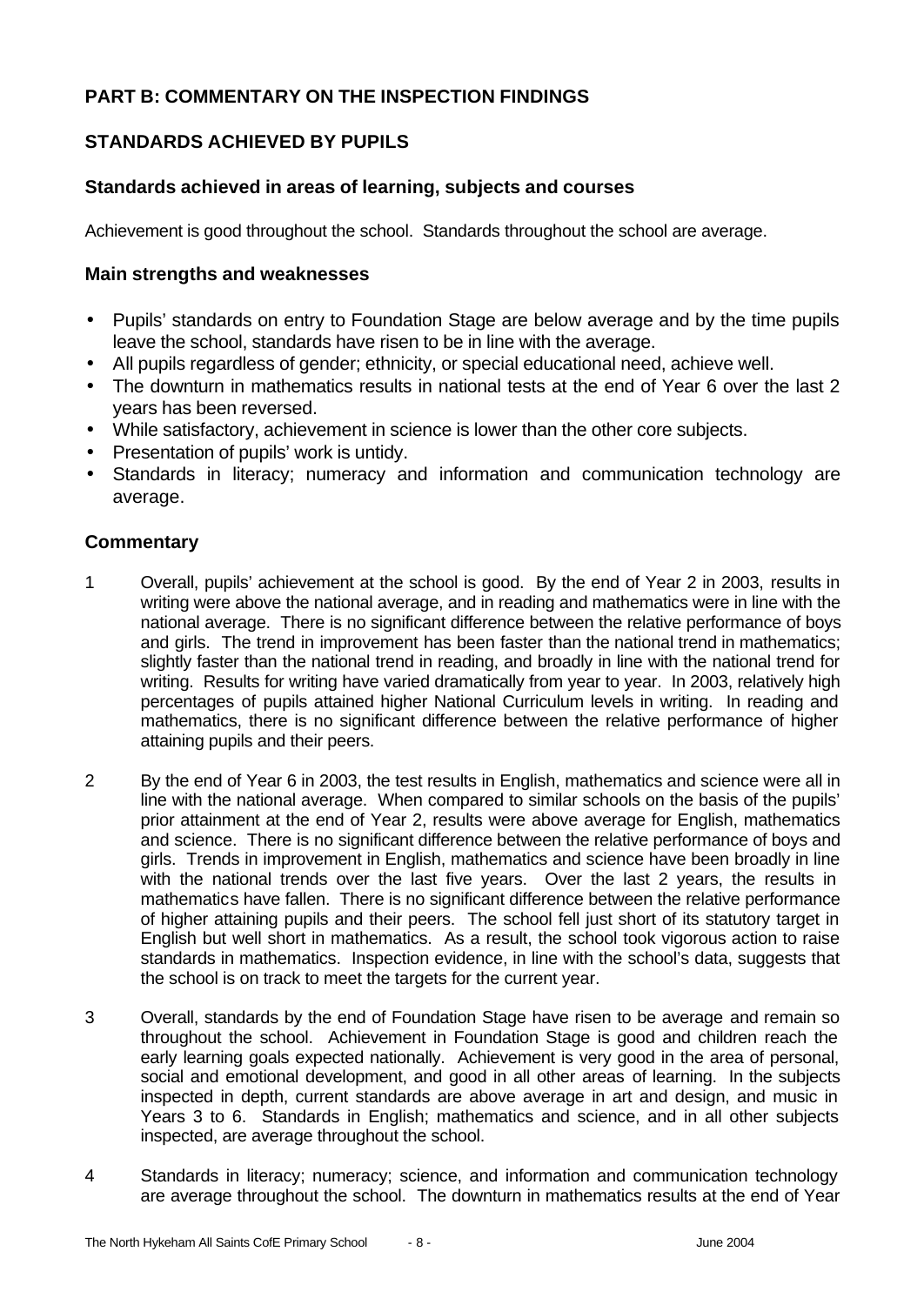6 over the last 2 years has been reversed by teaching which has been well-focussed on pupils' areas of weakness.

5 Achievement is good in Years 1 to 6 because, despite standards on entry to the Foundation Stage being lower than in the previous inspection, the school has worked hard and successfully to maintain standards throughout he school. This has been achieved by significant improvements in teaching since the last inspection report. The percentage of lessons in which teaching is good or better has been substantially increased and there is no unsatisfactory teaching. Achievement is very good in music in Years 3 to 6 due to very good teaching. With good teaching, achievement is good in English; mathematics; information and communication technology; and music in Years 1 and 2. Satisfactory teaching leads to satisfactory achievement in science and religious education. Pupils with special educational needs, and from minority ethnic groups, achieve well, in line with their peers due to good support. The presentation of pupils' work is untidy. Standards in experimental and practical science are lower than other aspects of the subject.

#### *Standards in national tests at the end of Year 2 – average point scores in 2003*

| Standards in:      | School results | National results |
|--------------------|----------------|------------------|
| Reading            | 16.1 (15.7)    | 15.7 (15.8)      |
| Writing            | 15.6 (14.0)    | 14.6 (14.4)      |
| <b>Mathematics</b> | 16.4 (15.7)    | 16.3 (16.5)      |

*There were 45 pupils in the year group. Figures in brackets are for the previous year* 

#### *Standards in national tests at the end of Year 6 – average point scores in 2003*

| Standards in:      | School results | National results |
|--------------------|----------------|------------------|
| English            | 26.6 (27.5)    | 26.8 (27.0)      |
| <b>Mathematics</b> | 26.6 (27.1)    | 26.8 (26.7)      |
| Science            | 28.7 (28.7)    | 28.6 (28.3)      |

*There were 51 pupils in the year group. Figures in brackets are for the previous year*

### **Pupils' attitudes, values and other personal qualities**

Pupils' attitudes, values and personal qualities are good. This is a similar picture to that in the last inspection. Pupils' spiritual, moral, social and cultural development is good. Attendance is very good.

#### **Main strengths and weaknesses**

- Attendance is very good.
- The behaviour system works well and ensures that the majority of pupils have good attitudes to learning.
- Good pastoral care encourages good relationships.
- A very small minority of children do not respond well to the behaviour strategy.

### **Commentary**

6 In Foundation Stage, pupils' personal, social, and emotional development is very good. Behaviour throughout the school is generally good. Most pupils enjoy coming to school.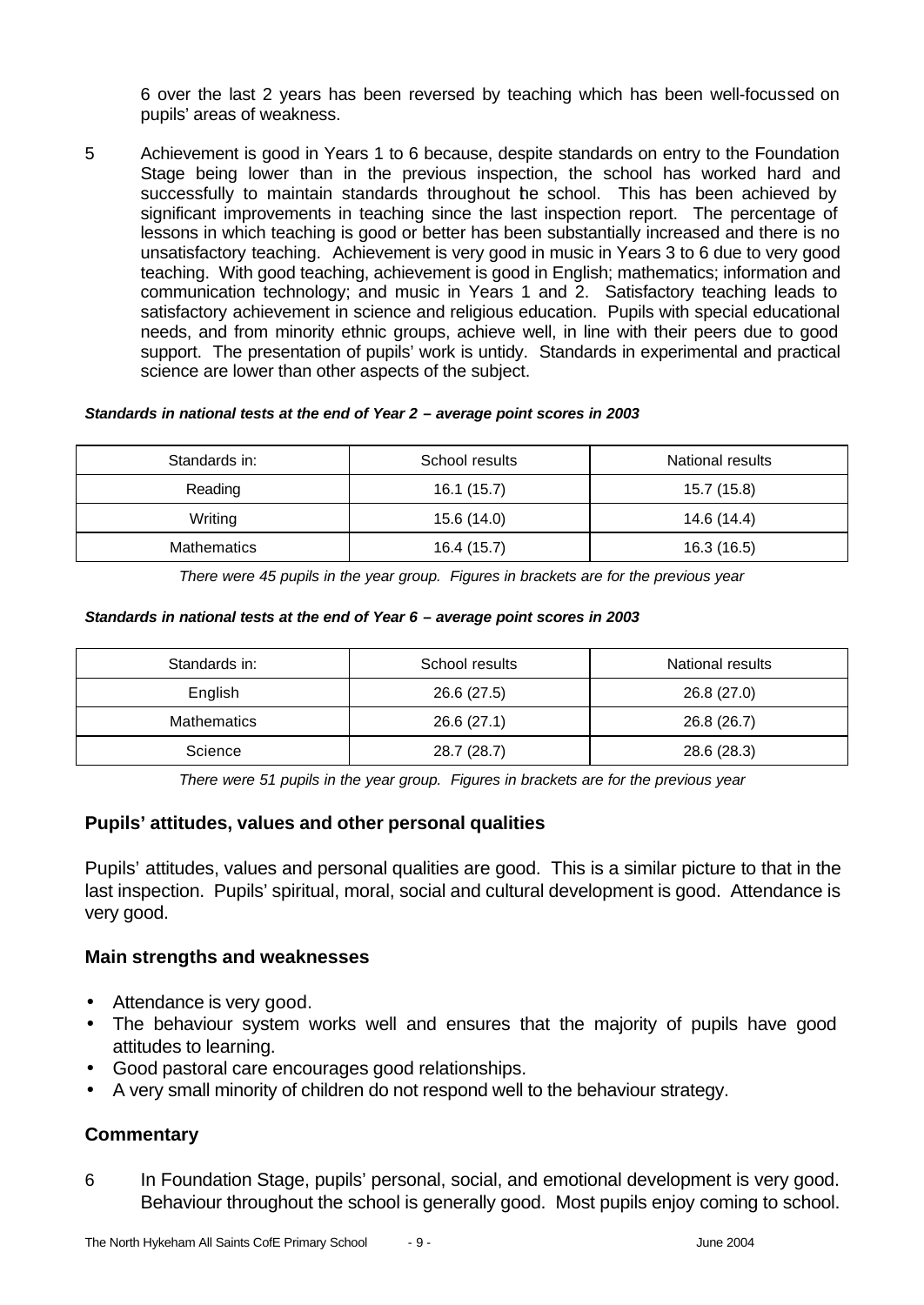In some lessons, where teaching is strong, behaviour is very good. Most parents are happy with the standard of behaviour, although a number of pupils feel that on occasion, some pupils do misbehave in class. The inspection found that the behaviour system works well and ensures that the majority of pupils have good attitudes to learning.

- 7 However, a very small minority of children do not respond well to the behaviour strategy. There is a clear behaviour policy which is applied consistently and the school works very hard to maintain high standards. The school is anxious to develop further strategies, with outside support, for those pupils who find it more difficult to accept the school's standards.
- 8 The school promotes good relationships well and there is very little evidence of any form of harassment. Any bullying is dealt with effectively. The school is very good at including all pupils in the life of the school.
- 9 Pupils either bring their own packed lunches or go home for dinner. Lunchtimes are well supervised and the pupils enjoy the social occasion. The pupils understand the importance of the Golden Rules for behaviour and have debated their value in the school council. They feel trusted by the staff, although some pupils feel that they could be trusted more. The school provides positive role models. Good attitudes towards work and each other are encouraged at all times with praise and positive guidance. The pupils display confidence and growing self-esteem when showing their achievements in the Good Work assemblies where parents are invited to join the celebration of achievement. They take advantage of all the opportunities offered to take responsibility. These opportunities increase as the pupils move up the school. In Year 6 pupils undertake a wide variety of responsible tasks which include helping younger pupils, moving equipment at the beginning and end of the day in the Foundation Stage room, and assisting with small administration tasks. The pupils take these jobs seriously and appreciate that everyone has a chance to do something during the year.
- 10 Pupils with special educational needs respond positively to the extra support offered. Currently, a group of pupils with special educational needs, including some higher attaining pupils, is visiting a local secondary school for further tuition. This strategy is part of the school's plans to support gifted and talented pupils, although currently, the school considers it has no pupils who fall into this category.

### **Attendance**

11 Pupils' attendance at school is very good and their punctuality is good. Almost all parents want their children to attend regularly and on time. However, some parents continue to take family holidays during term time. This absence adversely affects their children's progress.

*Attendance in the latest complete reporting year (%)*

| Authorised absence |     | Unauthorised absence |     |
|--------------------|-----|----------------------|-----|
| School data        |     | School data          | ).2 |
| National data      | 5.4 | National data        | 0.4 |

| Unauthorised absence |     |  |  |
|----------------------|-----|--|--|
| School data<br>በ 2   |     |  |  |
| National data        | በ 4 |  |  |

*The table gives the percentage of half days (sessions) missed through absence for the latest complete reporting year.*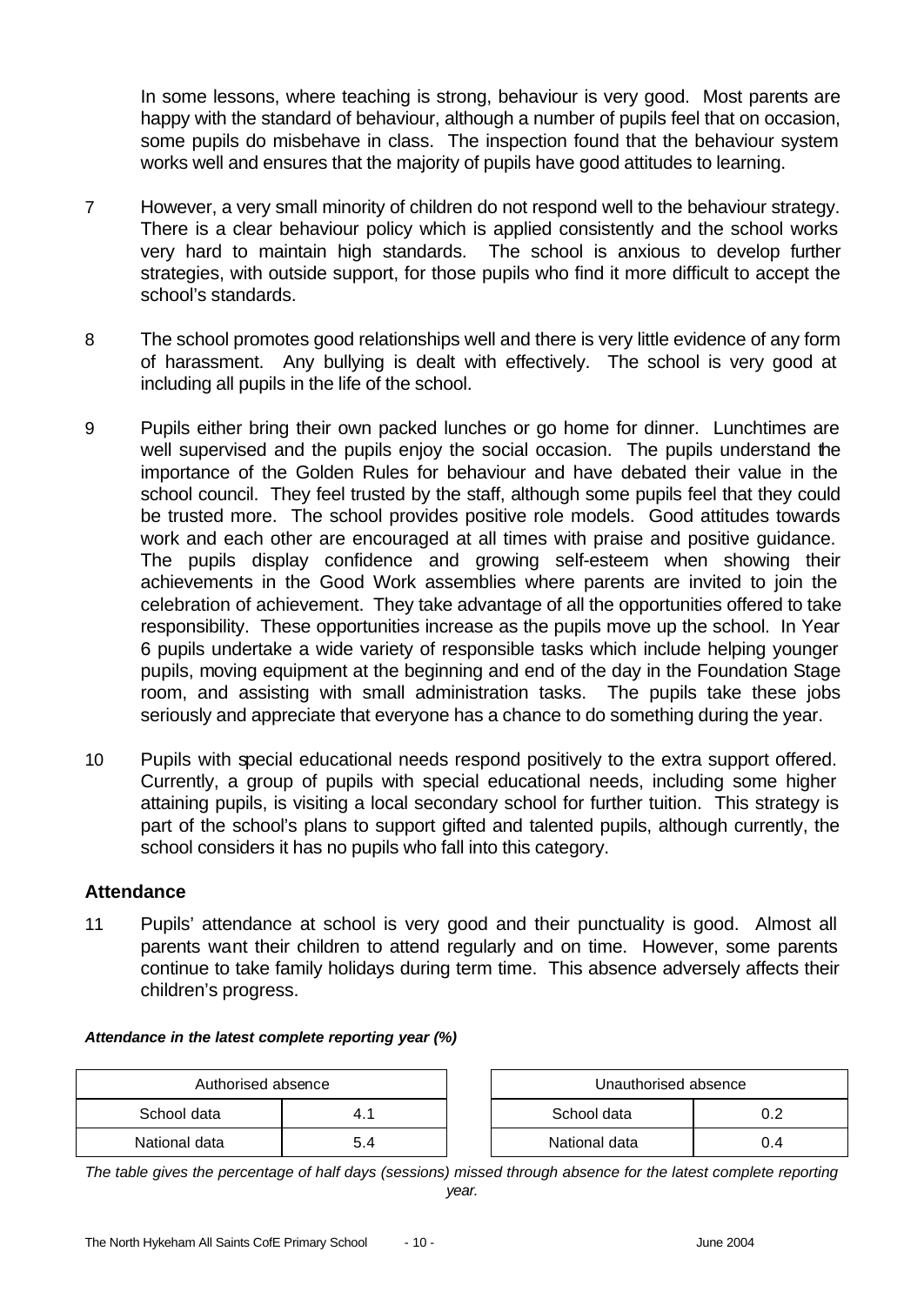## **Exclusions**

- 12 The school has found it necessary to exclude three boys for a total of 20 days for disruptive behaviour during the current academic year although none were excluded last year.
- 13 The overall provision for pupils' spiritual, moral, social and cultural development is good and has been maintained since the last inspection. As a church school, Christian values and beliefs are well taught and opportunities are given to reflect on these as well as the values and beliefs of others. Spirituality is developed in class by, for example, the use of well chosen works of art and pieces of music. Opportunities for Foundation Stage children to explore the world around them have improved greatly since the last inspection. Staff act as good role models and relationships in class are positive with pupils working well together. Residential visits for Year 5 and 6 contribute strongly to pupils' personal and social development. Personal, social and health education lessons are well planned to enable pupils to discuss social and moral issues. Arrangements to manage pupils' play at lunchtimes have been improved. Among other changes, older pupils have been given responsibility as playground friends to help promote harmonious play. Pupils are given many opportunities to learn about their own culture. The teaching of other cultures is good and reflects the school's emphasis on preparing pupils for the cultural diversity of the wider community.

## **QUALITY OF EDUCATION PROVIDED BY THE SCHOOL**

Teaching and learning are good. The curriculum is good. Care, welfare and safety of pupils is very good. Support, advice and guidance for pupils is good. The school's partnership with parents and the community are good, and with other schools and colleges is very good.

## **Teaching and learning**

Overall, teaching and learning are **good**. Provision for assessment is **satisfactory** with some very good features.

### **Main strengths and weaknesses**

- Teaching is good and all pupils, regardless of gender, ethnicity or special educational need, are very effectively involved in lessons and helped to achieve well.
- Teachers insist on high standards of behaviour.
- The presentation of pupils' work is untidy.
- Marking of pupils' seldom identifies ways in which pupils could have made their piece of work better.
- While satisfactory, the teaching in science does not place enough emphasis on investigation and practical work.

### **Commentary**

14 Teaching and learning are good in Foundation Stage and throughout the rest of the school. This is a significant improvement since the last inspection report when teaching in Foundation Stage was satisfactory. In the previous report 65% of teaching was good or better. Currently, 82% of teaching is good and better. Teachers insist on high standards of behaviour. Lessons are well planned and pupils are well managed. As a consequence pupils are well motivated and apply themselves well to their tasks.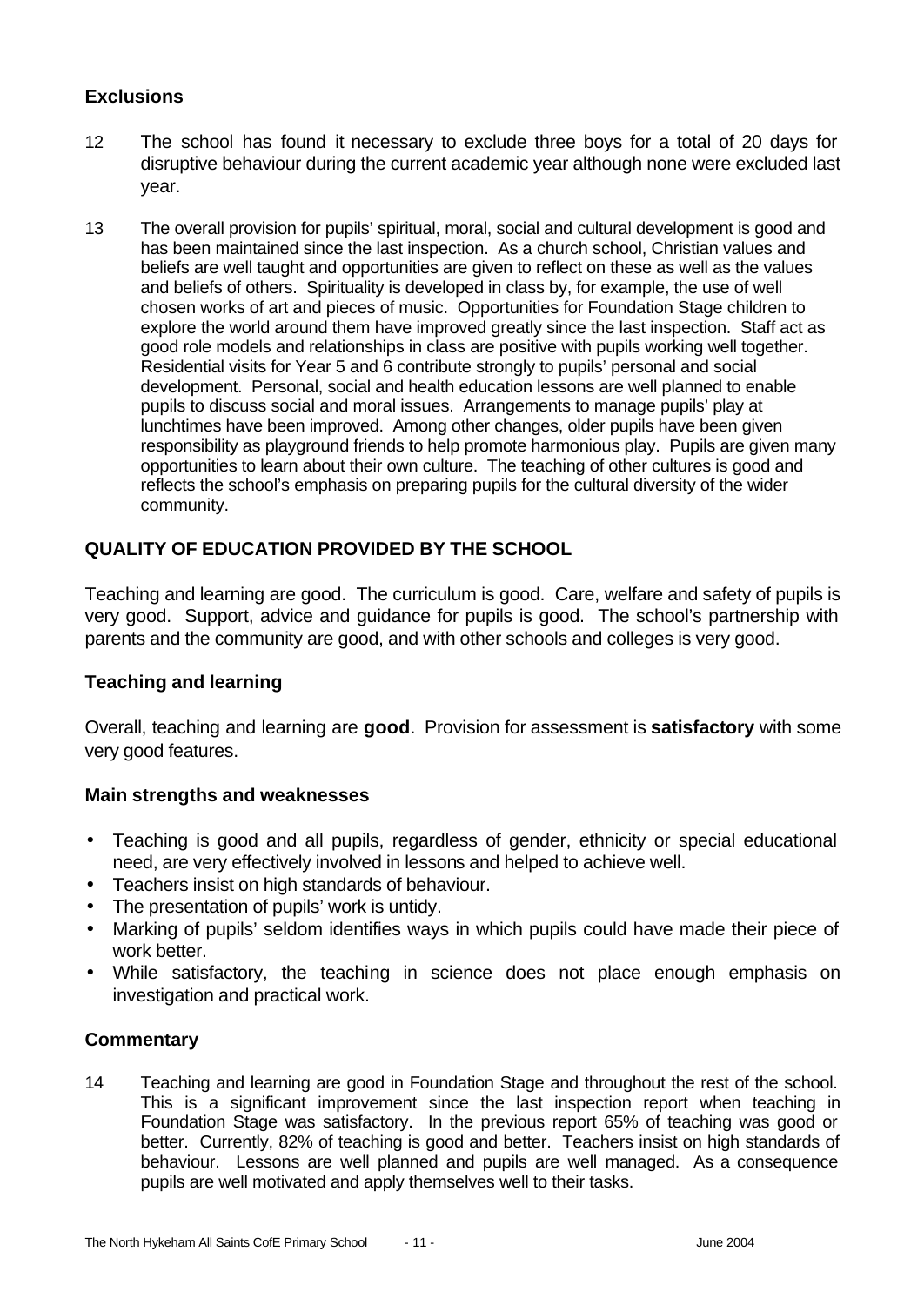- 15 In English, planning is detailed and very effectively addresses the mixed age classes. In the best lessons, class management is particularly skilful and contributes significantly to pupils' learning. In some lessons, the learning objective could be shared with pupils more forcefully and could be more prominent in some lesson summaries, to more effectively reinforce pupils' learning. In mathematics, teachers display good subject knowledge and they interact with pupils in a confident, enthusiastic manner. Teachers are increasingly attempting to offer work of appropriate challenge to groups of pupils of different prior attainment. In science, well planned tasks and appropriate use of worksheets, especially to support those less confident pupils, all offer good support. However, teachers place insufficient emphasis on investigative science. In information and communication technology teachers make excellent use of the interactive white board during the introduction of the lesson in order to model the tasks pupils are going to carry out. Questioning is lively, is directed at many in the class, and as a consequence ensures pupils are very well involved.
- 16 Teachers rightly encourage pupils to produce initial drafts in rough. However, they need to get pupils to build on these efforts to produce neat, well-finished pieces of work. Marking of pupils' work is generally encouraging, however, seldom identifies ways in which pupils could have made their piece of work better. Homework is used satisfactorily to support and extend pupils' learning. All pupils, regardless of gender, ethnicity or special educational need, are very effectively involved in lessons and helped to achieve well. Provision for gifted and talented pupils is planned although currently the school has no pupils identified as needing such provision. Teaching and learning are good in most subjects and very good in Years 3 to 6 in music. Teaching and learning are satisfactory in science and religious education.

| Excellent | √ery good | Good     | Satisfactory | Unsatisfactor | Poor     | Very Poor |
|-----------|-----------|----------|--------------|---------------|----------|-----------|
| $0(0\%)$  | 7 (22%)   | 19 (60%) | 6(18%)       | 0 (0%)        | $0(0\%)$ | $0(0\%)$  |

#### *Summary of teaching observed during the inspection in 32 lessons*

*The table gives the number of lessons observed in each of the seven categories used to make judgements about lessons; figures in brackets show percentages where 30 or more lessons are seen.*

17 Pupils with special educational needs are taught well; receive good support, and achieve well. They are supported primarily in the classroom as part of lessons, although some specialist support, such as speech therapy, occurs outside class. Teaching assistants support pupils very well. They know the pupils well and work hard to discuss, explain and to boost pupils' self confidence. There is a good range of learning resources to support this work.

#### **Assessment**

Provision for assessment is **satisfactory**.

#### **Main strengths and weaknesses**

- Assessment in Foundation Stage is very good.
- Target setting in English and mathematics is very good.
- The use of assessment data to inform curriculum planning is very good.
- Marking does not help pupils improve their work.

#### **Commentary**

18 Due to the high level of staff turnover at the school, the assessment co-ordinator has only been in post since Easter. However, she has already established a very thorough system for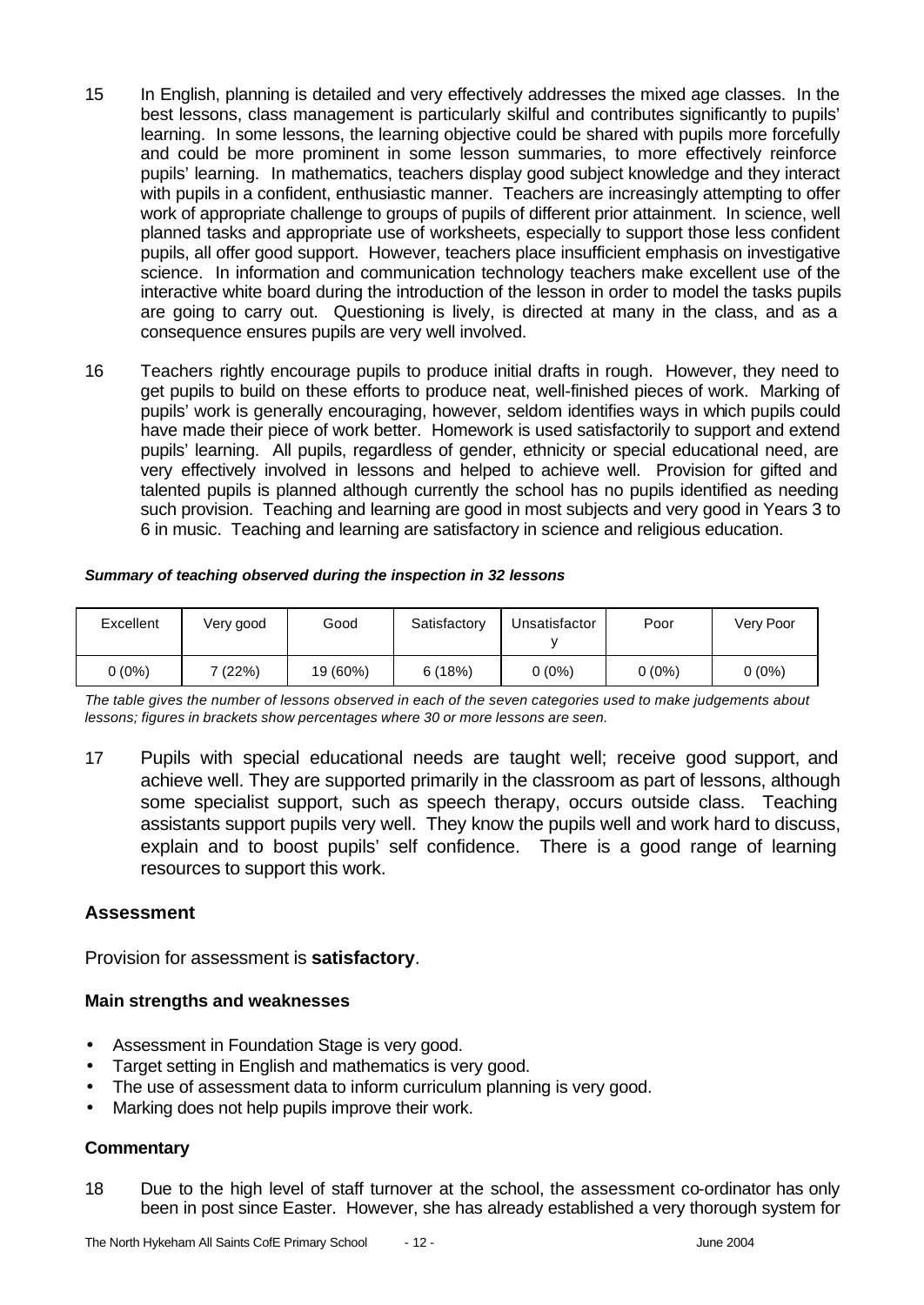assessment. Each pupil has a very detailed individual record with all the basic skills being assessed twice a year. Results from national tests, and other nationally recognised forms of testing, are regularly used and recorded. This wealth of information is used effectively to modify curriculum planning. For example, a weakness in pupils' vocabulary was identified and a subsequent focus on this in lessons helped raise standards in writing.

- 19 Assessment in the Foundation Stage is very good. Assessment procedures and the use of assessment are very good and enable staff to build on what children understand and can do. Individual pupil targets are set in English and mathematics. These targets are very good, they are detailed and effectively designed to help pupils understand how they can progress in these subjects. These targets are shared with parents at parents' evenings. Currently, science and the foundation subjects receive less detailed attention, although there are plans to revise this. The pupil's record of achievement is good and involves them in assessing their own progress. The depth of detail entailed in this is increased as pupils move up the school. Due to the short time the assessment co-ordinator has been in post, monitoring of the school assessment policy has yet to be carried out.
- 20 Good improvement has been made in assessment. Assessment was unsatisfactory with many subjects making little use of assessment data and insufficient notice taken of pupils' prior attainment. These problems have now been resolved, although, marking remains to be improved.

### **The curriculum**

The curriculum provides a good range of experiences for all pupils and meets their needs well. There has been good improvement in provision since the last inspection. Opportunities for enrichment are good. Staffing; accommodation and resources are good.

#### **Main strengths and weaknesses**

- The provision of enrichment activities both within and outside the school day is good.
- The curriculum is well planned to ensure equal opportunity for all pupils, including those with special educational needs.
- Curriculum innovation is beginning to make learning even more interesting and meaningful for all pupils.

- 21 Since the last inspection the school has addressed weaknesses in the curriculum by a complete overhaul of the planning system. In the Foundation Stage, changes to the curriculum in recent years have strengthened provision for areas of learning other than literacy and mathematics, giving children more opportunities to explore the world around them. Schemes of work for all subjects now ensure that knowledge and skills are developed systematically as pupils' progress through the school. In particular, there have been good improvements for the Foundation Stage, English, mathematics and the use of information and communication technology in other subjects. Staff evaluate their lesson plans so that adjustments can be made where needed. Thorough monitoring by senior managers identifies areas for development.
- 22 The National Literacy and Numeracy Strategies have been successfully adapted to meet the needs of pupils. However, the general rise in standards over recent years has not always been reflected in other subjects because of the time taken up by mathematics and English lessons. Governors and staff are committed to providing a broad and rich curriculum. Recent staff development has focused on ways to provide a better balance and increase enjoyment, while retaining rigour. Good cross-curricular links have been identified between subjects, for example Year 6 pupils were given opportunities to use their knowledge of World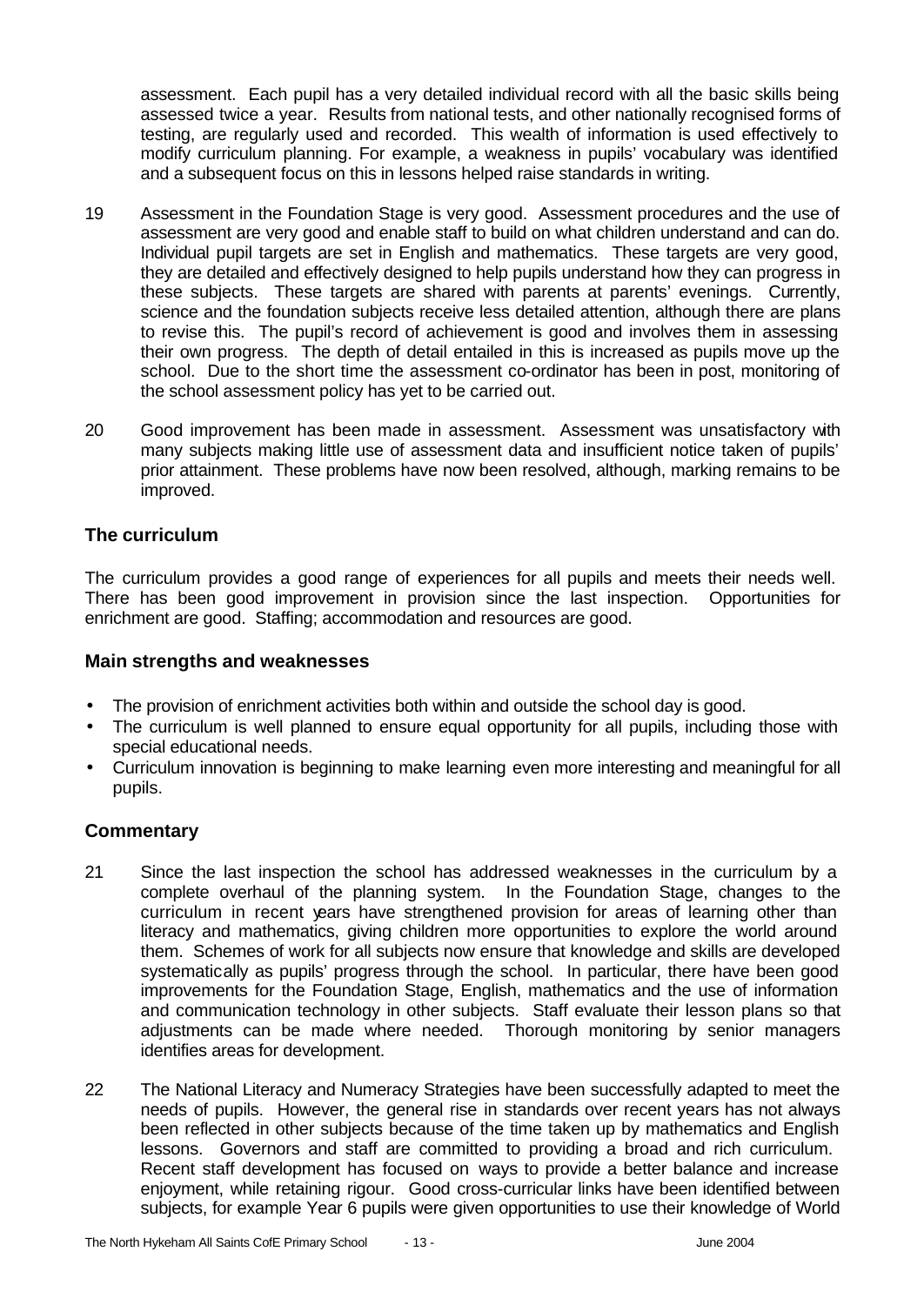War 2 to write reflective poetry. Recent focused weeks for art, and for promoting Healthy Lifestyles, were well received by pupils. Other innovations have been the introduction of French lessons for all pupils in Years 3 to 6, and the use of some specialist teaching in Years 3 and 4.

- 23 The curriculum is well planned to teach personal, social and health education in discrete lessons and through other subjects, for example, in religious education. Teachers' planning explicitly addresses the needs of pupils with special educational needs and as a consequence these needs are well met.
- 24 The school provides a wide range of experiences to enrich the basic curriculum. They generate real enthusiasm for learning. Visits, such as Year 1/2 classes to a farm museum, are planned to link directly with topics being covered in the classroom. Visitors including authors, artists and musicians enrich the curriculum. There is a wide range of after school clubs, including sport, which are well supported. The orchestra and instrumental tuition are open to all pupils and have a positive impact on standards in music. There are regular opportunities for all age groups to participate in public performances; Year 6 are currently practising for their end of term musical production. Residential visits for Year 5 and 6 contribute strongly to pupils' personal and social development.
- 25 The match of teachers and support staff to the needs of the curriculum is good. There is a good mix of youth and experience. The school's accommodation is good. Recent developments have included providing a new Foundation Stage classroom, new information and communication technology suite and improvements and extension to the school's administration area. These developments enhance the school's facilities and, along with the good displays of pupils' work around school, help create a better environment in which to work. The school library needs to be further developed as a stimulating resource. Resources to support learning are good overall. The school makes good use of specialised resources to support pupils with particular problems for example the use of radio microphones for pupils with hearing impairment.

### **Care, guidance and support**

Overall the care and guidance for pupils are very good and the support the school provides is good. This shows a good improvement since the last inspection. The extent that the school seeks and acts on pupils' views is good.

#### **Main strengths and weaknesses**

- Pupils are cared for very well.
- Procedures for ensuring the welfare, health and safety of the pupils are very good.
- Pupils have a good opportunity to have a voice in the running of the school.

### **Commentary**

26 The pupils are very well cared for and feel very secure in their environment. This is recognised and valued by parents. Routines for dealing with health and safety, fire and first aid are very well established and several members of staff are qualified in emergency first aid. The school has recently had an independent survey carried out to look at health and safety in the school, which has proved to be positive and helpful. The head teacher is the designated person for child protection. There are good arrangements in place and very good relationships have been established with outside agencies. The head teacher is now ready for updated training. The school participates in the healthy schools programme and provides fruit for the pupils daily. Pupils are also encouraged to have drinking water available in the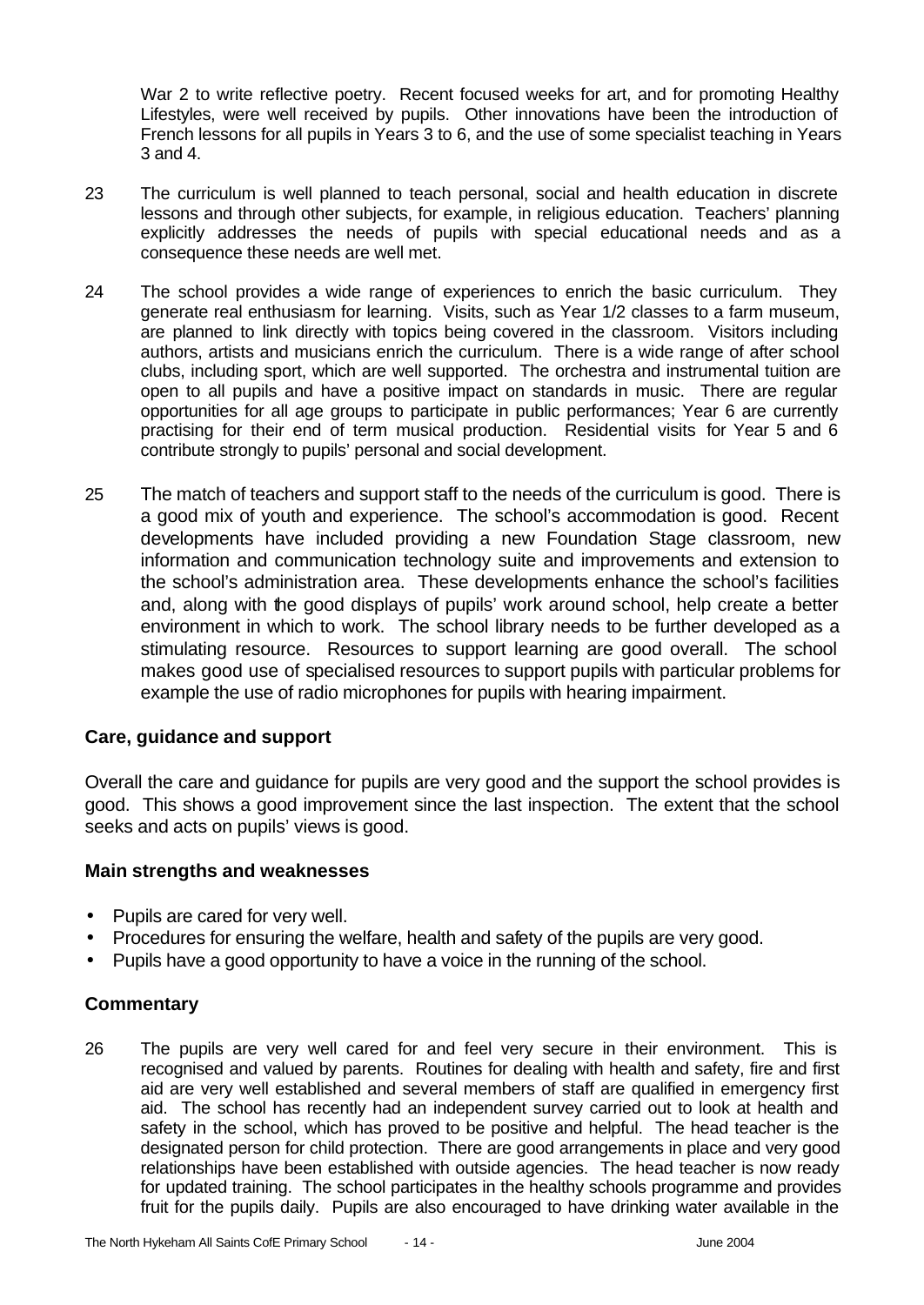classrooms. During the hot weather, pupils are encouraged to bring hats for protection when working and playing outdoors.

- 27 Pupil progress is well monitored and recorded and the teachers know the pupils well. Most pupils have at least one adult in school in whom they would confide. The school is good at promoting strong and trusting relationships. Induction arrangements on entering the Foundation Stage are good. Those who join school at a later stage are shown round by Year 6 pupils and looked after as part of a buddy system to make the transition as easy as possible. All pupils generally settle quickly and well.
- 28 The school has involved the pupils by seeking their views via the school council, particularly about school rules and healthy eating. The council is also involved in the walk to school campaign, where families are encouraged to park and walk, to reduce congestion on the roads and improve pupils' general health through exercise. Although the pupils do not have full ownership of the council, they do feel that school listens to them and the school responds well to their suggestions. Their next task is to survey each class to see how pupils think they can improve their school.
- 29 The school makes very good use of the local education authority learning support services to help pupils with special educational needs. As part of this service, a learning support teacher visits school each week and is deployed within school to areas of pressing need. Individual education plans are written by class teachers, supported by the special educational needs co-ordinator. These are well used in the classroom to provide appropriate starting points and tasks.

#### **Partnership with parents, other schools and the community**

Links with parents and the community are good. Links with other schools and colleges are very good. This is a good improvement since the last inspection.

#### **Main strengths and weaknesses**

- Parents are mainly very happy with the school's provision; they particularly appreciate the good teaching and the progress their children make and the safe environment in which they learn.
- The school has very good links with a local college and secondary school providers.
- The pupil reports and use of homework diaries could be further developed.

### **Commentary**

30 Parents are generally very happy with the school and there are no areas of major concern. Some parents feel that there is little feedback on homework and although the reading record is well used, the use of the homework diary is variable. Inspection evidence bore this out. Some diaries get lost and others do not get fully completed. The school is aware that the present system is not working well. Parents feel behaviour has improved since the introduction of the Golden Rules and school listens to all concerns. At the last inspection, communication with parents was found to be unsatisfactory. There is now a very attractive prospectus which meets requirements, a helpful governors' annual report to parents, regular curriculum information, newsletters and a home-school agreement in place which nearly everyone signs. The annual pupil reports are satisfactory, but do not always include sufficient detail about targets to be achieved. There are, however, nine formal opportunities during the school year for parents to discuss their children's progress. The school also encourages parents to discuss any problems as soon as they arise. In this way the school is able to deal with concerns and complaints effectively.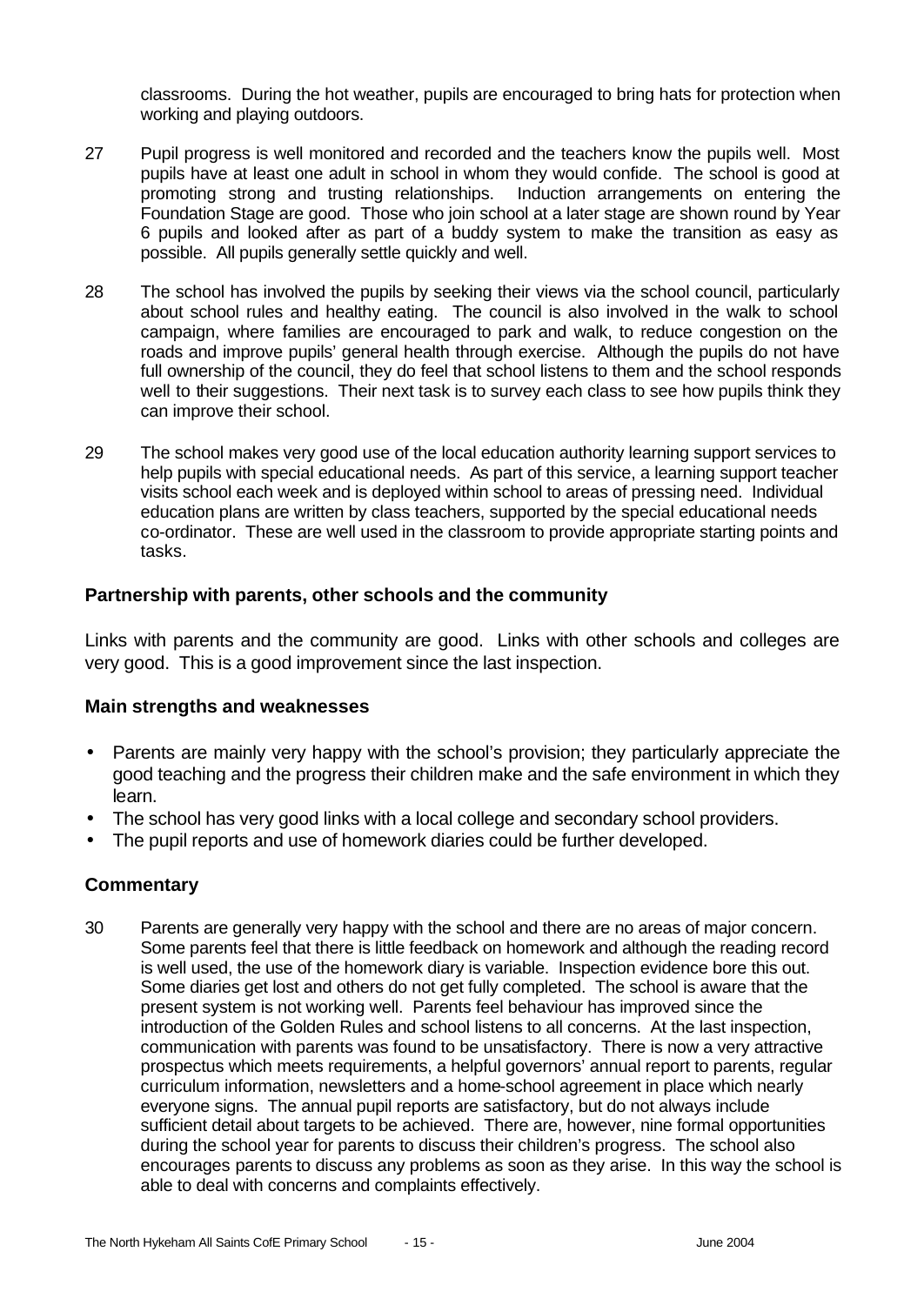- 31 A survey of parents' views was conducted in 2002 and which the school found helpful. The school intends to repeat the survey every other year. Generally parents are well involved with their children's learning through hearing them read, for example, and helping in school, both in lessons and on trips. They support assemblies, school productions and raise money for the school via the Friends of the School, which is a very active parent teacher association.
- 32 Links with the community are good. There are close links with the church, and both lay preacher and clergy take assemblies in school. The Christmas and summer fairs are well attended by parents and the community. Local businesses sponsor prizes and dance troupes give displays. The school building is hired out for dance, for example, and the St. John's Ambulance Brigade, guides and scouts have use of the field.
- 33 Links with secondary schools and the local college are very good. The links with a local high school provide French teaching in Year 6 which has now resulted in French being taught from Year 3. Another local high school helps with dance and art and allows school the use of a local theatre for the junior drama production. The school greatly appreciates this link which also involves mathematics and literacy. The transition arrangements for pupils in Year 6 are very well organised and give a high priority to pastoral care. The school greatly values its association with a local college. Student teachers from the college are placed in school and three newly qualified teachers are in post. The college invites the school to assist in student interviews and offers continuing professional development to the staff. The school uses outside agencies well to support pupils with special educational needs.

## **LEADERSHIP AND MANAGEMENT**

The leadership and management of the school is good. The governance of the school is good. The leadership of the headteacher and other key staff is good. The effectiveness of management is good.

### **Main strengths and weaknesses**

- Governors have a very clear understanding of the strengths and weaknesses of the school and shape the direction of the school very well.
- The head teacher very effectively shares responsibility for the leadership and management of the school with her senior team, and together they provide good leadership for the school.
- The head's focus on the welfare of pupils ensures that the school is very effective at including all of its pupils in the life of the school.
- Financial control by the governors is very good.

- 34 Governance of the school is good. Governors have a very clear understanding of the strengths and weaknesses of the school. They have close links with individual subjects and interrogate data about the school thoroughly with the help of the head teacher. As a consequence, governors are closely involved in helping to manage the school in the long term. They see the school development plan as their responsibility and hence shape the direction of the school very well. Governors support senior staff and fulfil their statutory duties well.
- 35 The head teacher and her senior team provide good leadership for the school. The senior team work together very well, sharing views openly and coming to collegiate decisions. The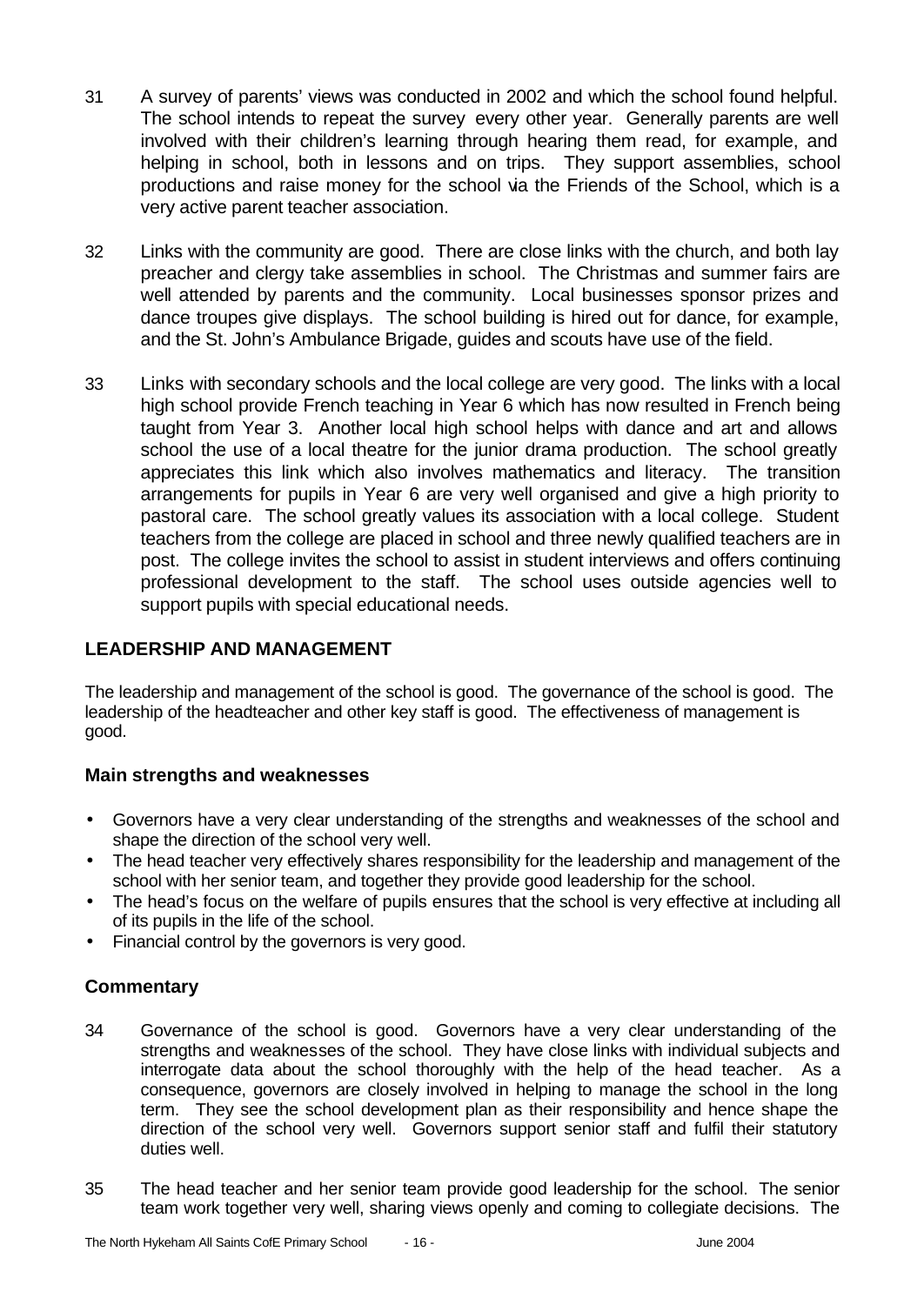head teacher has a clear view of the most important aspects which she wants the school to achieve: raising standards through improving the quality of teaching; the welfare and happiness of pupils and staff, and developing creativity in line with the national agenda. The head's focus on the welfare of pupils ensures that the school is very effective at including all of its pupils in the life of the school.

- 36 Management of the school is good. The school is good at evaluating how well it is doing, and does so using extensive data on the performance of pupils. Subject leadership is good overall. Staff turnover has caused some subjects to be led by teachers on a short-term basis. In science, this has restricted leadership to being satisfactory. Subject leaders use a good range of strategies to check on pupils' progress. In recent years, there has been a significant turnover in staff, due to promotions, and the school has been effective in settling new staff in to its systems. Performance management is used well to support school development. For example, improving standards in mathematics in Years 3 to 6 have been incorporated into the head teacher's performance management targets. Leadership and management of the Foundation Stage are good.
- 37 Development planning is very good. The school development plan is a very comprehensive and detailed document spanning the years 2003 to 2006. The long term view is a very good feature. There is a clear statement of the school's aims which focus on literacy and numeracy in the context of a broad and balanced and relevant curriculum; the nurturing of personal development within a broad Christian ethos; a preparation for life, and the promotion of equal opportunities.
- 38 The school administrator has developed effective systems for recording and monitoring spending. Budget positions are reconciled with local authority figures on a monthly basis. The school administrator is a member of the governing body's finance committee and financial control by the governors is very good. Governors check and evaluate the effectiveness of some areas of their spending, for example on photocopying and grounds maintenance. Overall governor's approach to best value is satisfactory.
- 39 Overall, improvement since the previous inspection is good. Governance was satisfactory, although there was insufficient focus on the impact of spending on attainment. Governance is now good and financial management very good. Leadership and management of subjects were inconsistent and are now good overall. Provision for pupils with special educational needs was good and is now very good.
- 40 Provision for special educational needs is very good overall, and is very well managed and co-ordinated by the special educational needs co-ordinator. Documentation is well organised and up to date. This reflects the lengths the school, parents and support services go to in order to offer a full range of educational opportunities to pupils with a range of difficulties, physical, behavioural and learning. The school is very positive in its approach to special educational needs. Pupils' needs are effectively identified very early. The school begins the process with visits to the partner nursery school. The school's priority is to ascertain swiftly, and put in place as quickly as possible, support to alleviate difficulties and ensure a pupil's inclusion in school life. Overall, there is a strong sense of partnership that pervades the whole of special needs provision within the school.
- 41 There are currently no pupils learning in English as an additional language who are at an early stage of language acquisition. However, the school has effective systems in place, supported by the local education authority, to identify and respond should such needs arise.

#### *Financial information for the year April 2002 to March 2003*

Income and expenditure  $(E)$   $\qquad \qquad$   $\qquad$  Balances  $(E)$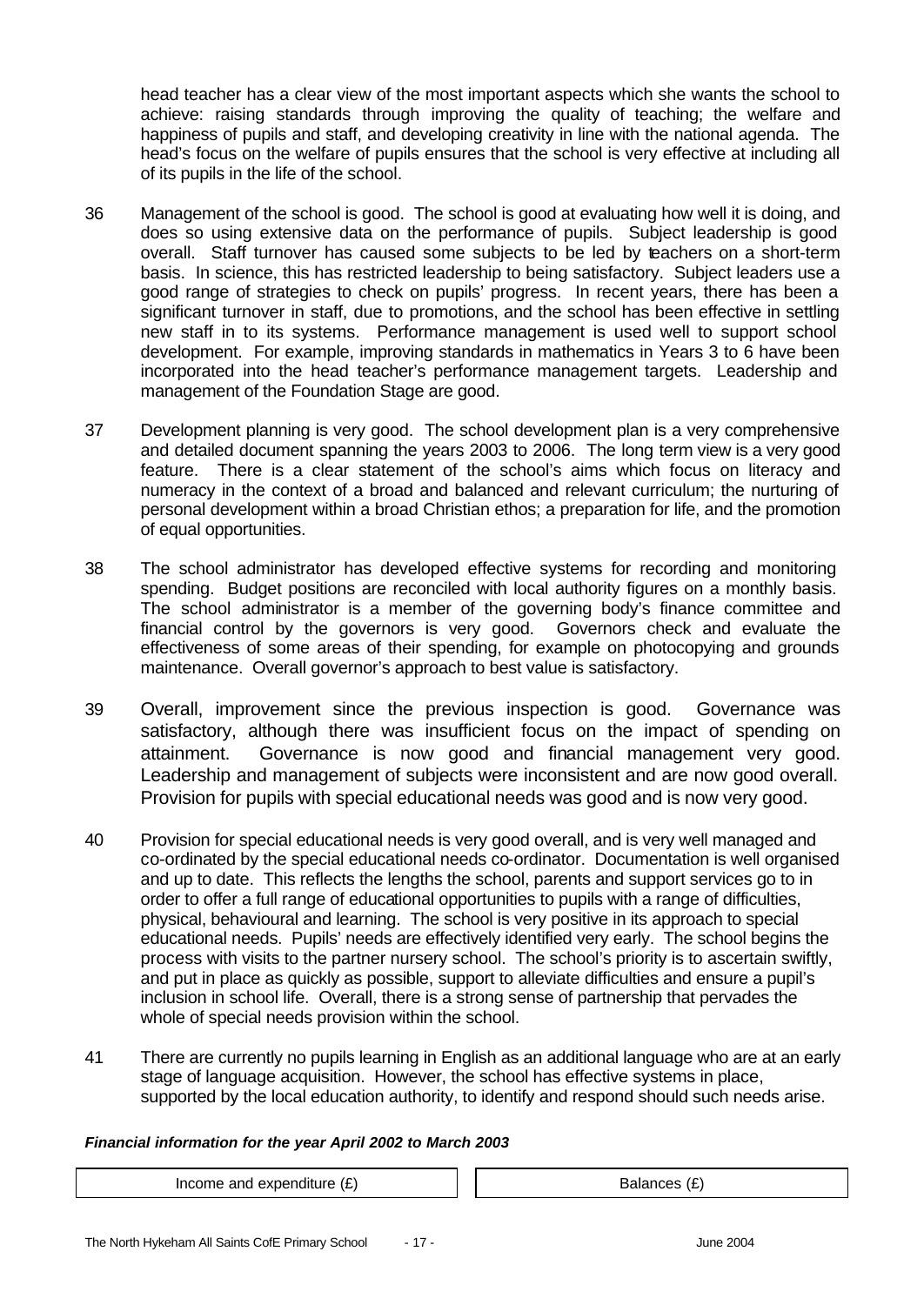| Total income          | 646,444 |
|-----------------------|---------|
| Total expenditure     | 598,009 |
| Expenditure per pupil | 1.780   |

| Total income      | 646.444 | Balance from previous year          | 63.836 |
|-------------------|---------|-------------------------------------|--------|
| Total expenditure | 598,009 | Balance carried forward to the next | 48.435 |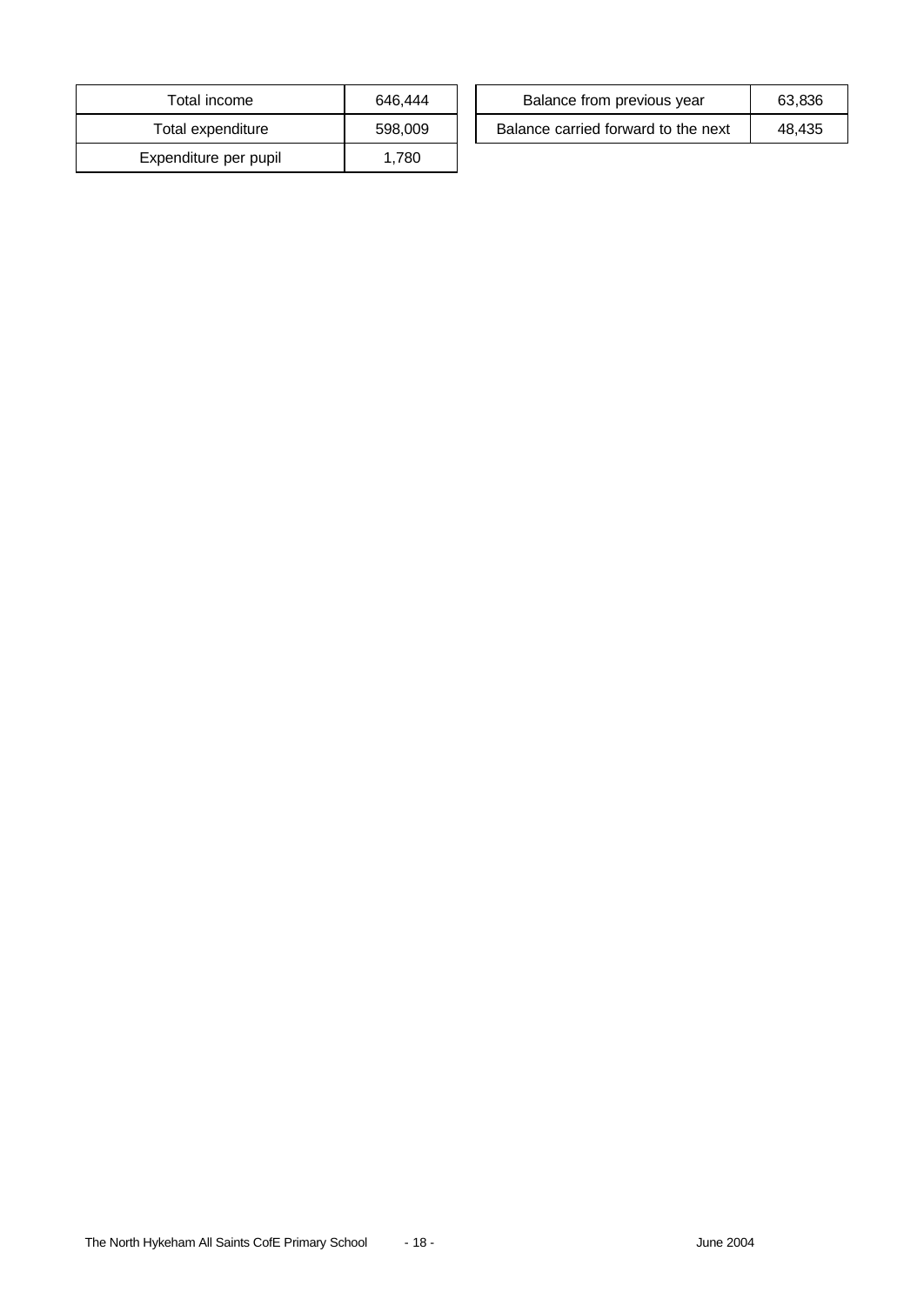## **PART C: THE QUALITY OF EDUCATION IN AREAS OF LEARNING, SUBJECTS AND COURSES**

## **AREAS OF LEARNING IN THE FOUNDATION STAGE**

Provision for children in the Foundation Stage class is good and is better than at the time of the previous inspection when it was satisfactory. Changes to the curriculum in recent years have strengthened provision for areas of learning other than literacy and mathematics, giving children more opportunities to explore the world around them. Topics are used well to link the areas of learning and make activities more meaningful. These improvements have been well led and managed by skilled practitioners who know how young children learn, and this has been an important factor in enabling them to achieve well. Children enter Foundation Stage in the September before they are five. Most children have received some form of pre-school education and there are good links with pre-school providers, and with parents, to enable children to settle down quickly. Attainment on entry shows wide variation but is generally below average. The new coordinator for the Early Years has identified relevant priorities to improve provision further.

#### **Main strengths and weaknesses**

- Relationships between children and between staff and children are very good and children feel confident and secure.
- Teaching is good in all areas of learning and consequently children achieve well.
- Assessment procedures and the use of assessment are very good and enable staff to build on what children understand and can do.
- Thorough planning has a positive effect on the quality of lessons.
- There is a strong partnership between teachers and their assistants which ensures that all children are supported well, including those with special educational needs and from ethnic minorities.

### **PERSONAL, SOCIAL AND EMOTIONAL DEVELOPMENT**

Provision for children's personal, social and emotional development is **very good**.

#### **Main strengths and weaknesses**

- Staff have high expectations of children's capabilities and they respond well to these.
- Children work in a calm, caring environment in which the development of good relationships features strongly.
- Well prepared activities increase the independence of children.

- 42 This area of learning is given a high priority and this enables children to settle down quickly and begin learning. Almost all children have reached the early learning goals with a significant number exceeding these.
- 43 Children respond well to the good teaching and have very good attitudes to their learning. Consequently they achieve well and almost all have reached the early learning goals, with a significant number achieving above them. Children feel secure because of the well-ordered routines and because they know what is expected of them. They are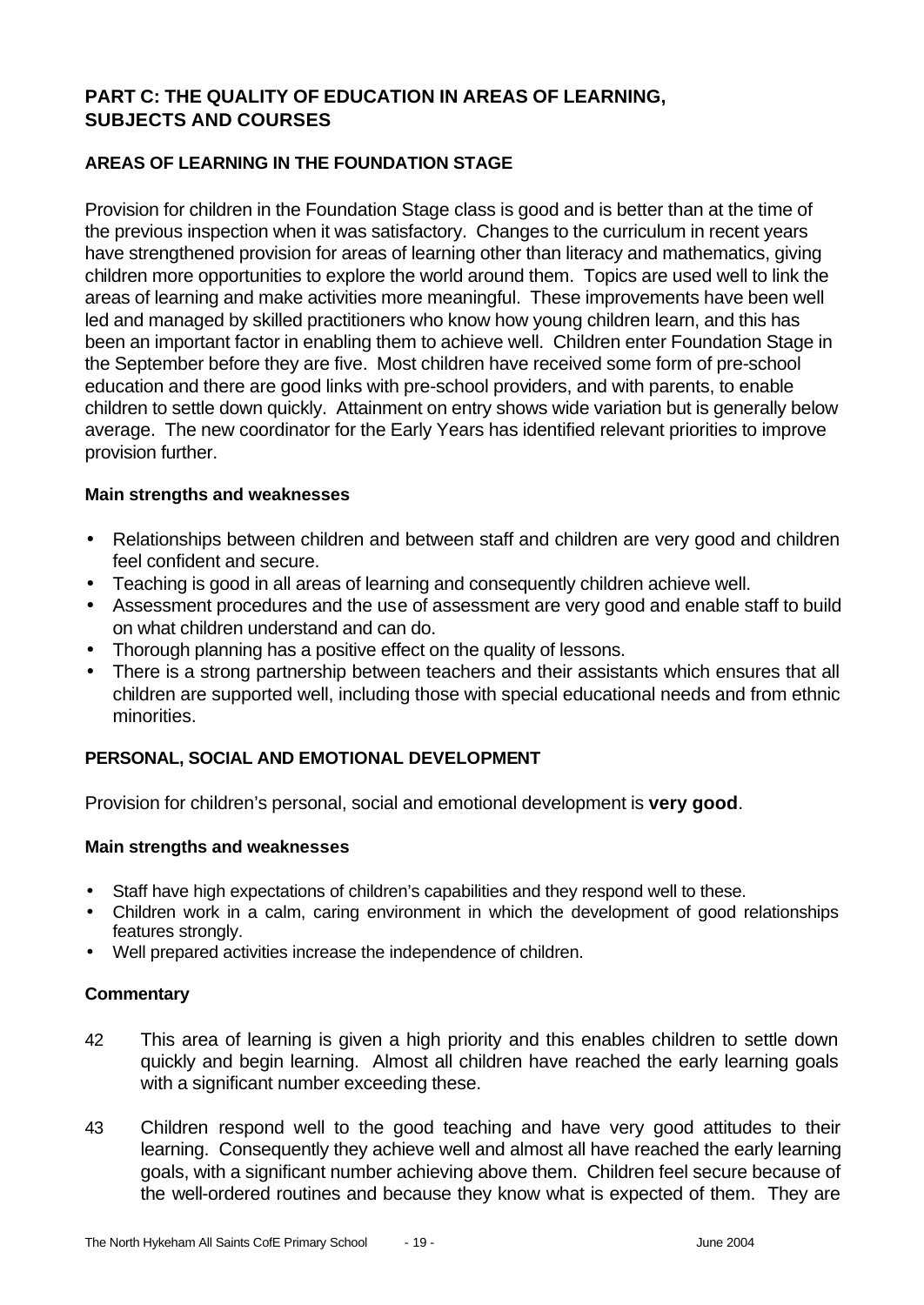confident to share their ideas, knowing that they will be valued. Children are provided with well-structured free choice activities so that they can become independent learners, exploring the world around them for themselves. Children's concentration in group and class sessions is very good. They listen to each other and know how to take turns in speaking. Most children persevere and stay on task when working independently at a chosen activity. They are able to co-operate when, for example, they play together with construction kits. Snack times are used well to develop relationships in an informal setting. There are specific lesson to develop this area of learning

### **COMMUNICATION, LANGUAGE AND LITERACY**

Provision in this area is **good**.

#### **Main strengths and weaknesses**

- Basic skills for reading and writing are well taught and enable children to achieve well.
- Very good assessment procedures chart children's progress in order to plan appropriately for each child.
- Teachers' questioning needs to allow sufficient time for children's responses.

### **Commentary**

- 44 Children achieve well and most have reached the early learning goals.
- 45 Children are given many opportunities to speak and to listen, although, on occasions, the teacher's questioning does not allow time for extended responses. Most children are able to express themselves well and some children have mature vocabularies for their age. When children learn through play and investigation they are skilfully encouraged to talk about what they are doing. The teachers' questions and explanations increase vocabulary. Children enjoy listening to a variety of stories and are beginning to recognise rhymes and repeating patterns. The basic skills of reading are well taught. All children have reading books and almost all are beginning to read simple sentences, using picture clues and phonic strategies to help them. Reading and story books are taken home daily to share with parents and carers and this has a good impact on standards in reading. Children's writing is developing well alongside their reading and most children are beginning to write their own sentences, using their phonic knowledge to help them.

#### **MATHEMATICAL DEVELOPMENT**

Provision in mathematical development is **good**.

#### **Main strengths and weaknesses**

- Opportunities are used throughout the day to develop children's mathematical understanding and language.
- Assessment systems are very good and the information gathered is used well to plan challenging activities.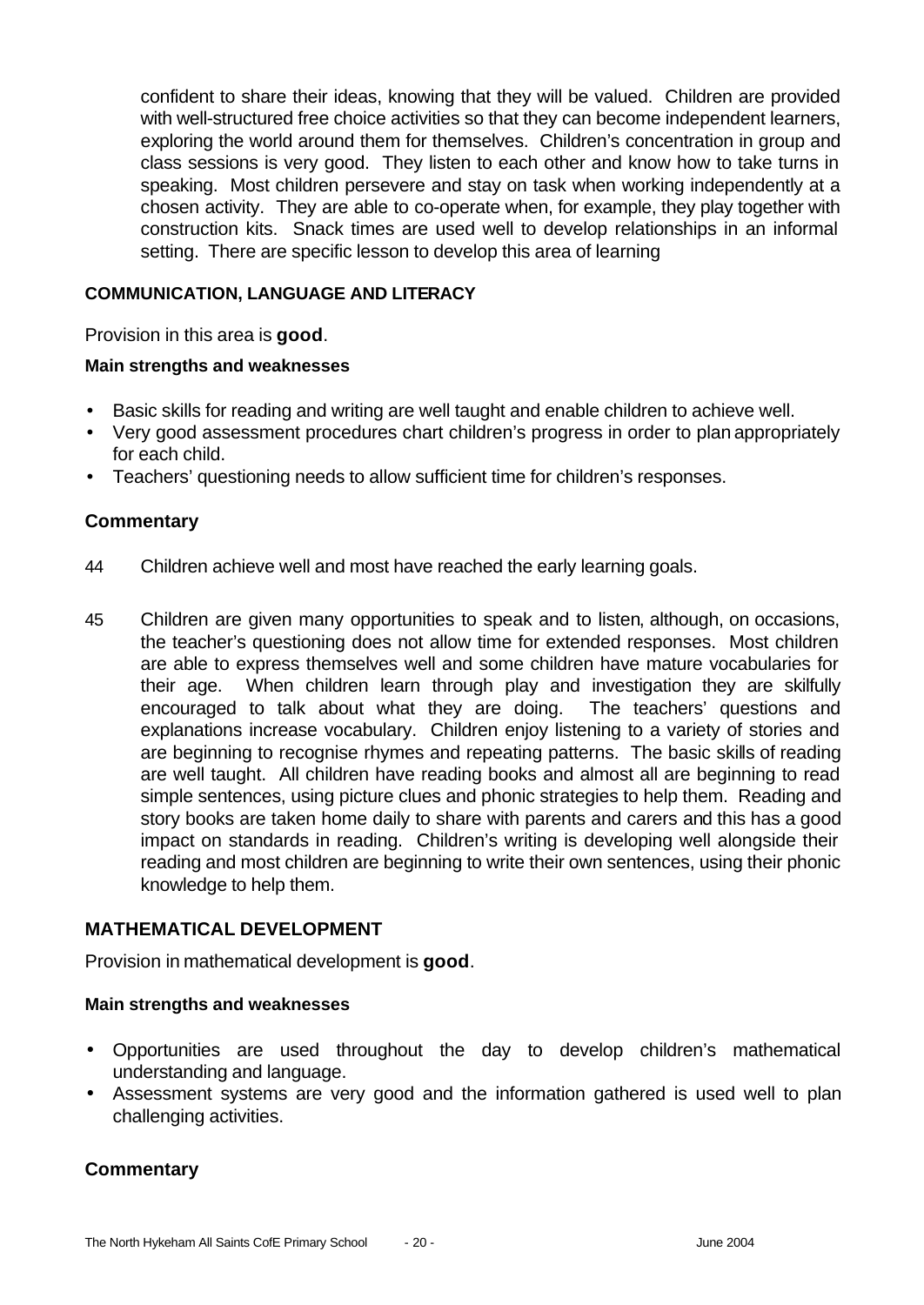- 46 Most children will have achieved the goals for this area because of good teaching.
- 47 Although only number activities were seen, photographic evidence and assessments from earlier this term show that children's experiences include early measuring, pattern making and shape recognition activities. In a lesson where the teaching was very good, most children were able to count confidently to thirty and give the number following a given number. Questions were well targeted to challenge individuals. A thorough input on the value of coins was followed by well planned and resourced shopping activities which motivated children to want to learn. Planning was built around careful assessment so that activities gave a high level of challenge for all. This enabled higher attaining children to pay confidently for toys with coins of more than one value. Teaching assistants provided very good support and enabled all children, including those with special educational needs, and those from minority ethnic backgrounds, to achieve very well.

## **KNOWLEDGE AND UNDERSTANDING OF THE WORLD**

Provision is **good**.

#### **Main strengths and weaknesses**

- A wide range of activities are planned to extend children's experiences.
- There is a very good balance between teacher-directed and child-initiated exploration and investigation.
- Staff have skilful questioning techniques which develop children's knowledge and understanding.

#### **Commentary**

- 48 Children are achieving well because of good teaching and they are likely to exceed national expectations in this area by the end of the year.
- 49 Teachers plan a wide range of interesting activities which stimulate children's curiosity so that they want to learn. During the inspection, teacher-directed activities included the making of Gingerbread Men and food tasting. Questioning was used very effectively to extend children's thinking about taste and texture when they were sampling food. Foodstuffs were very well chosen to enable children to distinguish between, for example, those which were sweet, sour or salty and this helped to develop children' vocabulary. Very good relationships between teacher and children encouraged almost all of them to try new tastes. Free choice activities are interesting and encourage children to explore materials. For example, in an outdoor session, a group were totally absorbed in blowing and chasing bubbles, experimenting with ways to blow one large or many small ones. Children use computers regularly and are developing keyboard and mouse skills appropriately.

### **PHYSICAL DEVELOPMENT**

50 It was not possible to make an overall judgement of provision or standards because there were few opportunities to observe physical activities during the inspection. Children have daily access to climbing frames and other apparatus, both indoors and outside. There are tricycles and other wheeled vehicles and children ride them with dexterity and control. In a free choice outdoor session, opportunities were missed by staff to develop children's ball skills. There are good opportunities to develop fine motor skills using a range of tools.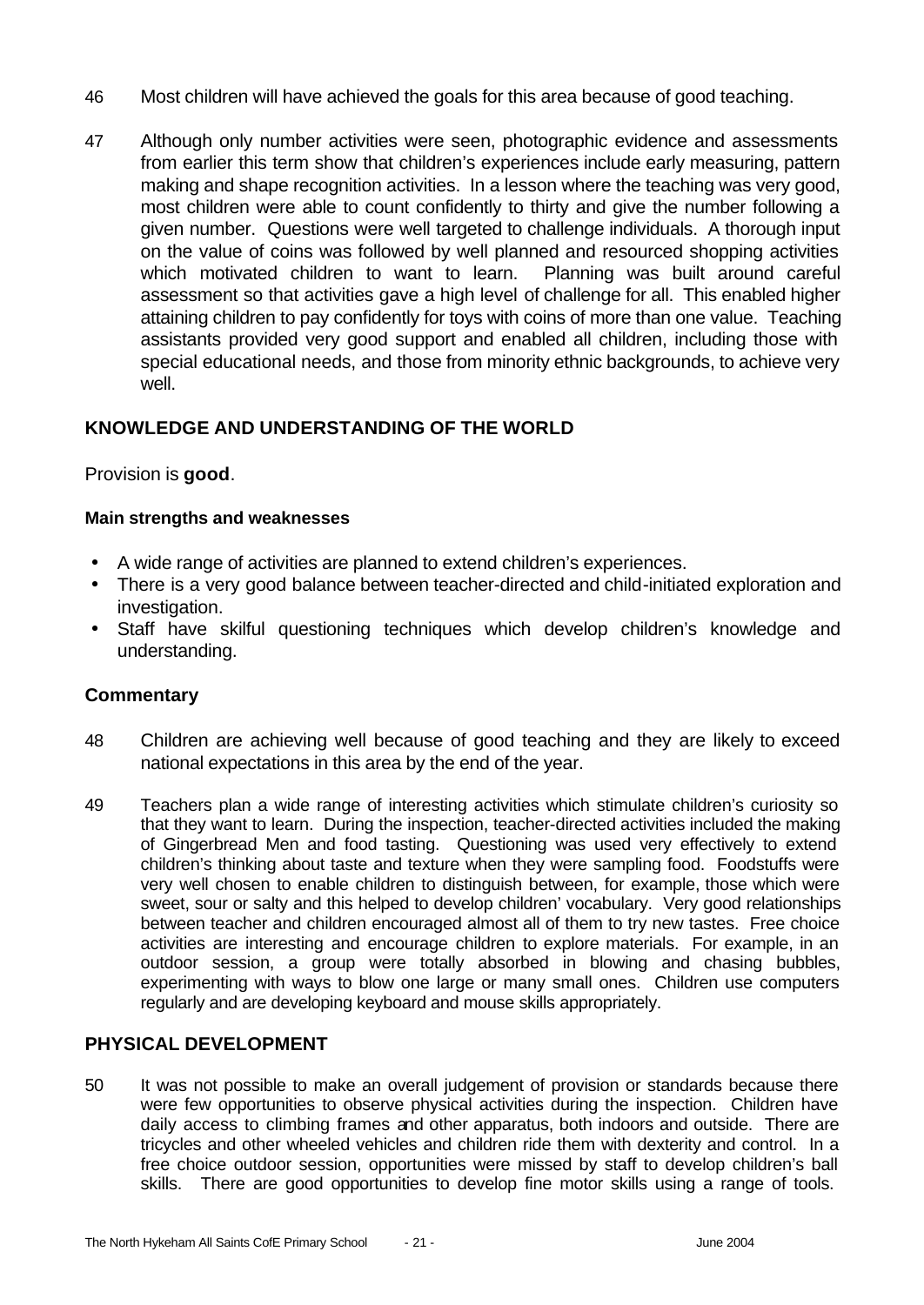Teachers ensure that pencils and scissors are held and used correctly and children were seen to be handling scissors well.

### **CREATIVE DEVELOPMENT**

Provision in the aspects seen during the inspection is **good**.

#### **Main strengths and weaknesses**

- There is a good range of activities planned to stimulate children's imagination and creativity.
- Resources are well chosen for interest.

### **Commentary**

- 51 Evidence indicates that children achieve well and have reached the early learning goals in this area.
- 52 Daily activities are planned to enable children to express their feelings through exploring a range of media and materials, music and movement and through imaginative play. Role-play areas are attractive and this encourages children to use them. They also role play regularly, focussing on real world activities. Children enjoy imaginative painting although they are limited in their experimentation by the use of ready mixed paints. In one session children made stick puppets which will be used in acting out the story of the *Gingerbread Man*. There are many planned and impromptu opportunities to sing and children learn to use percussion instruments.

### **SUBJECTS IN KEY STAGES 1 and 2**

### **ENGLISH**

Provision in English is **good**.

#### **Main strengths and weaknesses**

- Leadership and management of the subject is good.
- Teaching is good and ensures all pupils, including higher attainers, are effectively challenged to achieve well.
- There has been good improvement since the last inspection report.
- Marking to improve pupils' work needs to be improved.
- Pupils' work is untidy.

- 53 Inspection evidence, corroborated by the results of standardised tests, show that pupils' standards on entry to the school are below national expectation. By the end of Year 2 in 2003, results in writing were above the national average, and in reading were in line with the national average. There is no significant difference between the relative performance of boys and girls. The trend in improvement has been slightly faster than the national trend in reading, and broadly in line with the national trend for writing.
- 54 By the end of Year 6 in 2003, results in English were in line with the national average. When compared to similar schools on the basis of prior attainment at the end of Year 2, results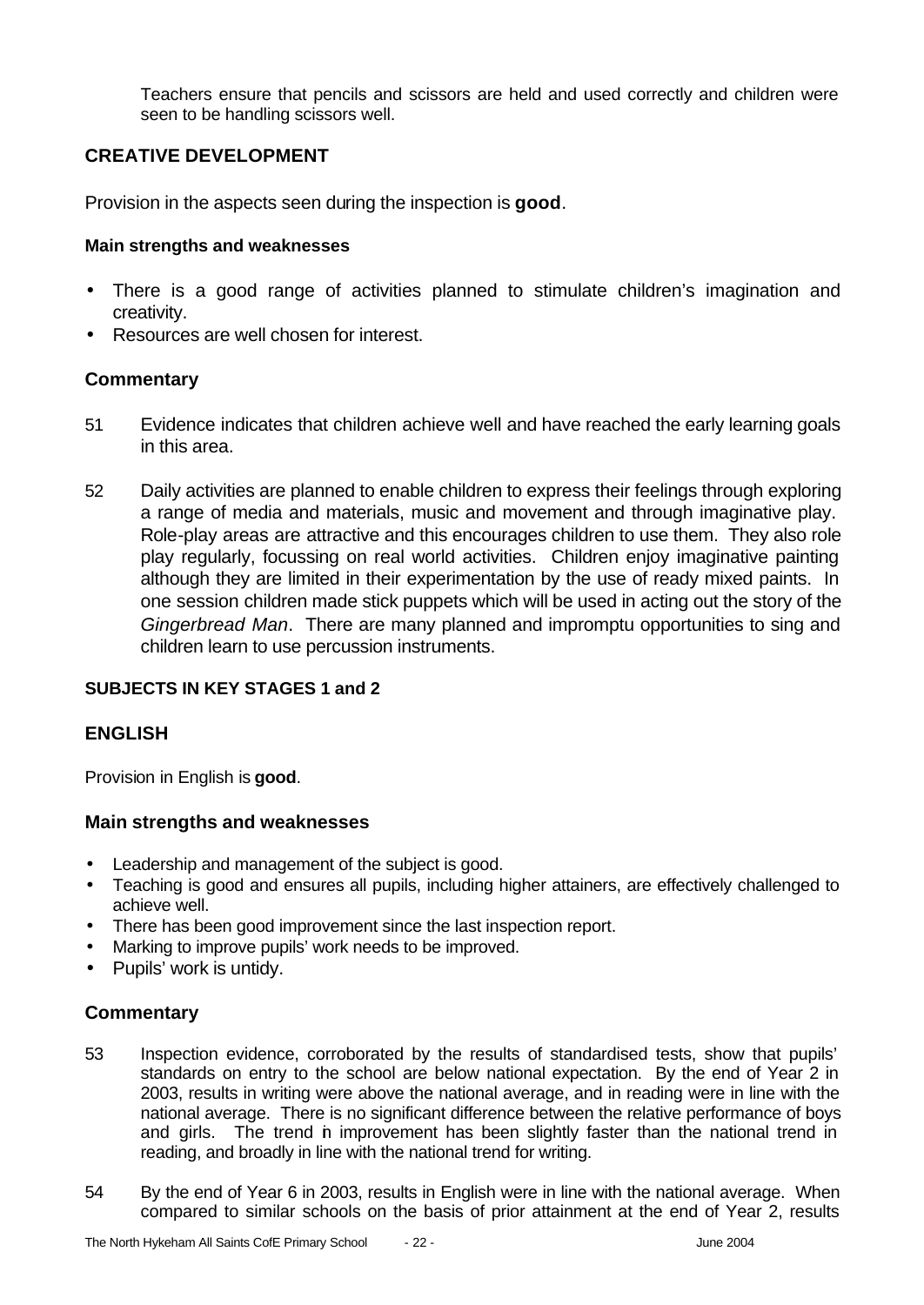were in line with the average for English. There is no significant difference between the relative performance of boys and girls. Trends in improvement in English have been broadly in line with the national trend over the last five years.

- 55 From inspection evidence, while there is a wide range, current standards overall are in line with national expectations in all aspects of the subject and throughout the school. By the end of Year 2, pupils are becoming more confident in speaking and listening, particularly when the subject interests them. They speak clearly and listen carefully. In reading, most pupils demonstrate understanding and can express opinions about the main points of a story. In writing, pupils choose interesting words and develop their work into a sequence of sentences, usually correctly punctuated with capital letters and full stops. The form of letters is usually accurate.
- 56 By end of Year 6, pupils talk and listen confidently, thoughtfully developing ideas and describing their opinions with clarity. Higher attainers are very assured in their speaking and listening. They read with a clear understanding of the most significant features of a piece of text and are beginning to be able to infer ideas. Their writing is often lively and thoughtful with ideas being developed well and words chosen adventurously and for effect. However, much of the written work is presented as a rough draft, and there are insufficient opportunities for pupils to produce well-finished pieces of work.
- 57 Pupils' achievement is good. The amount of good and better teaching has improved significantly since the last inspection and has led to good achievement throughout the school. All pupils regardless of gender, ethnicity or special educational need achieve well. Pupils from ethnic minorities achieve at least as well as their peers. Higher attainers are effectively challenged by being provided with tasks that stretch them. There are currently no pupils identified as being gifted or talented, although strategies are in place to address their needs.
- 58 Overall, teaching and learning are good. Planning provides very effectively for the mixed age classes. In such classes, the planning has different learning objectives for each year group and for different levels of prior attainment. As a consequence, tasks are well matched to the needs of individual pupils. In the best lessons, class management is particularly skilful and contributes significantly to pupils' learning. In some lessons, the learning objective could be shared with pupils more forcefully in order to ensure they are clearer as to why they are carrying out the tasks. In addition, the learning objectives could be more prominent in some lesson summaries, to more effectively reinforce pupils' learning. Well chosen tasks ensure higher attaining pupils are challenged effectively. Pupils' attitudes to the subject are good, they settle well at the beginning of lessons and are well engaged by the tasks. They listen well to the teacher and are confident to contribute to class discussion.
- 59 Overall, assessment is satisfactory. Individual pupil target setting is very good. Targets are detailed and effectively worded in order to make it clear to pupils how they can make progress in the subject. Marking of pupils' work is generally encouraging, however, seldom identifies ways in which pupils could have made their piece of work better.
- 60 Leadership of the subject by the two subject co-ordinators is good. They have a clear sense of the subject's future development. Management of the subject is good and a wide range of strategies are used by the co-ordinators to monitor how well pupils are doing. National guidance is being used effectively to identify appropriate places in the curriculum where information and communication technology can be used.
- 61 Improvement since the previous inspection is good. Pupils' progress in Years three to six, and teacher's curriculum planning to support pupils' progressive improvements, have both been significantly improved. The use of the library has now been improved, however the library itself needs further development as an area which celebrates books and stimulates pupils to read.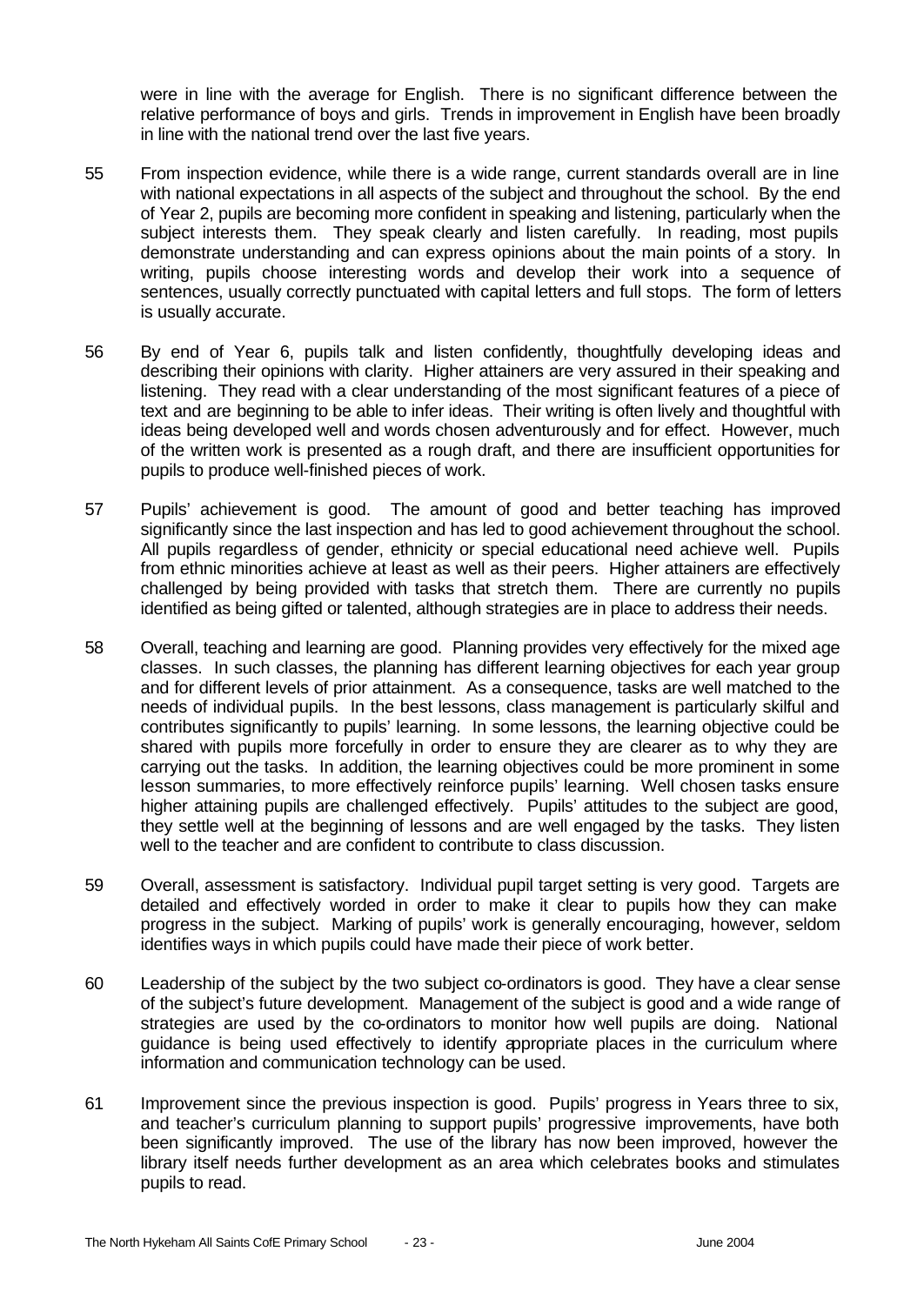#### **Language and literacy across the curriculum**

- 62 Literacy standards are below average overall when pupils enter the school but, by Year 6, are average and are adequate to enable pupils to make progress in all subjects. The school has a literacy policy and staff have received significant amounts of training, both by the subject coordinators and consultants from the Local Education Authority. Schemes of work, most of which are based on national guidance, include planning to support literacy. The national literacy strategy is well embedded in the school's practices and teachers' planning reflects this.
- 63 Key words are displayed in many classrooms in order to promote literacy. Spelling, grammar and punctuation are sometimes, although not always, corrected. Pupils make extensive use of drafting in all subjects which encourages them to improve their choice of vocabulary. In all lessons, pupils are given many opportunities to develop their speaking and listening skills. Information and communication technology lessons provide more opportunities for pupils to develop reading proficiency, and the library is used more extensively than in the previous inspection report.

### **FRENCH**

- 64 French was sampled. Only one Year 4 lesson could be observed. Other evidence was gathered from discussions with pupils, and an analysis of work in pupils' books. Overall, standards are above expectation. During the inspection, it was possible to observe only one lesson. In this lesson, almost all pupils were able to respond to what they saw and heard using single words and short phrases, and standards were above average. In their written work, higher attaining pupils demonstrate an understanding of clearly presented single words. Middle attaining and lower attaining pupils, needed some additional support, often in the form of pictures. Work on Easter allowed pupils to gain a knowledge of the French for basic colours; the calendar, and numbers. Standards in written work were in line with average, although, higher attaining pupils were working above average. All pupils regardless of gender, ethnicity or special educational need achieve well.
- 65 Teaching and learning in the one lesson seen were good. The lesson was conducted at a fast pace and a majority of the class discussion was held in the target language. English was used appropriately to support pupils with new phrasing and this frequent mix of languages was effective at keeping pupils well engaged in the lesson. Pronunciation was generally good and provided a good model for pupils. Pupils were keen to contribute to the lesson and were well used to classroom routines. Activities were well chosen to keep pupils engaged and, at some points, was successful in getting them very excited about the subject. Higher attaining pupils were well challenged, and all pupils achieved well regardless of their gender, ethnicity or special educational need.

## **MATHEMATICS**

Provision in mathematics is **good**.

### **Main strengths and weaknesses**

- Teaching is good and helps pupils achieve well.
- Subject leadership is good.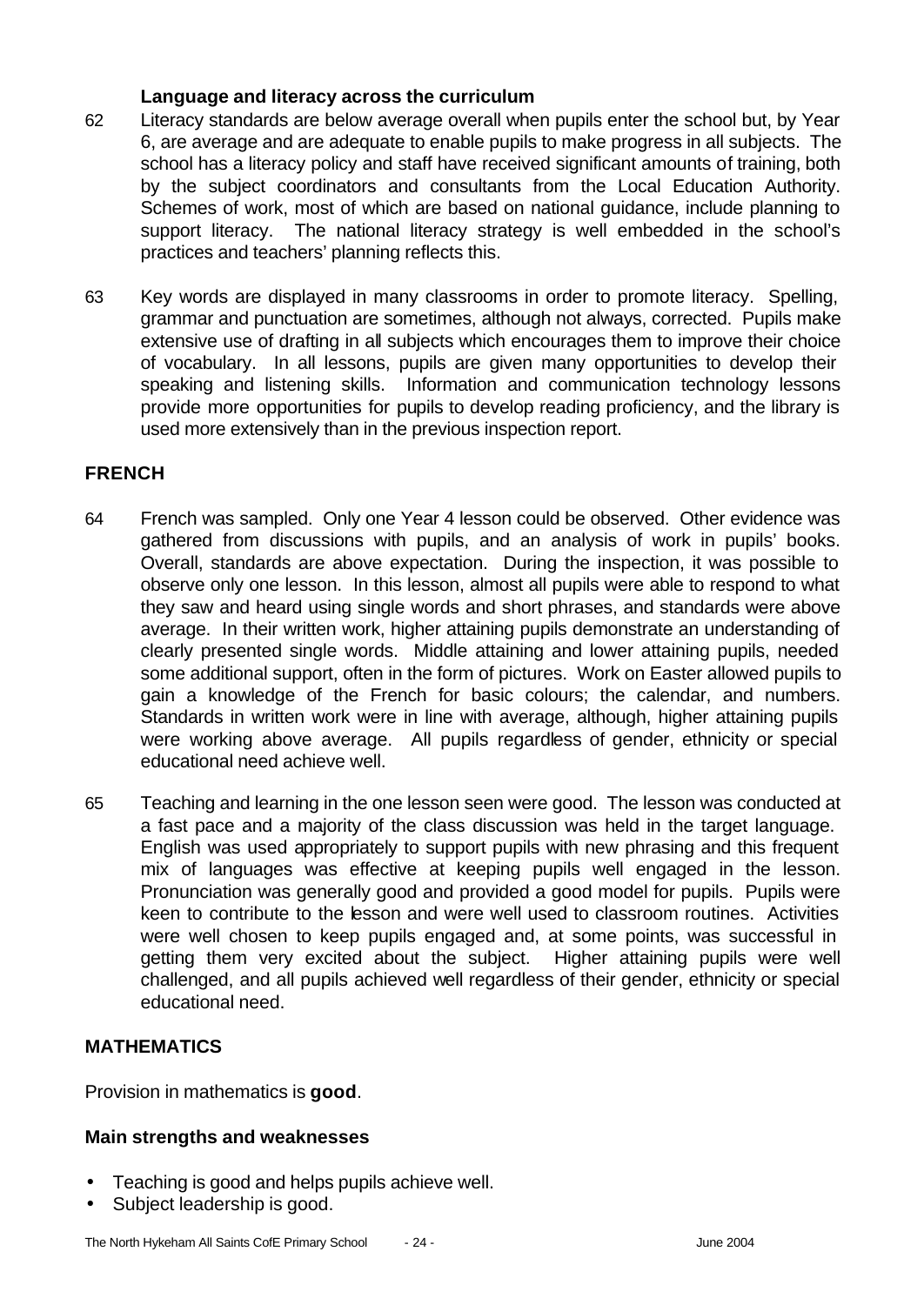- Marking does not give sufficient indication to pupils as to how they can improve.
- Pupils' work is untidy.

- 66 Analysis of pupils' work, and observation of work in lessons, indicates that by the end of Year 2 and the end of Year 6, pupils' standards are in line with those expected nationally. For pupils in Year 6, this reverses the downturn over the last 2 years. As a consequence of this trend, the headteacher and subject leader have initiated a rigorous appraisal of the school's work in mathematics with pupils in Years 3 to 6. An action plan was drawn up, vigorously implemented, and its beneficial impact is clear in the improved standards shown in the Year 6 pupils' work.
- 67 By the end of Year 2, pupils are able to try different approaches when solving problems and are beginning to understand place value of numbers to 1000. They are able to classify different shapes according to their properties. By the end of Year 6, pupils are able to check that their results are reasonable and try out their own ideas. They can calculate fractions and percentages and know the angle sum of a triangle.
- 68 The quality of teaching is good across the school. This is a significant factor in helping pupils achieve well. Teachers display good subject knowledge and they interact with pupils in a confident, enthusiastic manner. There is generally a strong focus on teaching numeric skills. Pupils are given good opportunities to learn different ways of calculating. Older pupils are confident with applying basic number facts to spatial problems, and employ checking methods effectively. In more than one lesson, pupils showed they relished tackling this kind of challenging work.
- 69 Teachers are increasingly attempting to offer work of appropriate challenge to groups of pupils of different prior attainment. Where pupils are put in mathematics sets, according to prior attainment, teachers recognise that within the set there is still a range of attainment. As a consequence, different tasks are sometimes offered to groups within the set. This is good practice that successfully supports pupils' learning. Overall, the school includes all its pupils very well, regardless of ethnicity or special educational needs, with all groups making good progress and achieving well. Pupils with special educational needs, well supported by teachers and teaching assistants, achieve as well as their peers. There is a consistency of approach that supports pupils well.
- 70 The school gathers a good range of information from its assessment tests and uses it well to set appropriate work for pupils. However, the marking of pupils' work is inconsistent. Teachers generally mark work conscientiously but much of this consists of ticks and encouraging comments. Comments designed to challenge pupils' thinking, or to indicate to them how they can improve, are not used consistently. Teachers encourage pupils to demonstrate their working and methods of calculating, and this works well at reinforcing learning. However, there are insufficient opportunities for pupils to produce clearly presented answers and conclusions, and well organised passages of work, as well as the working and calculations. As a consequence, pupils work is untidy.
- 71 The subject is well led. Monitoring of standards, planning and teaching is used to effectively identify strengths in the subject but also the weaker areas. Teaching is good overall, the subject is well led and pupils are achieving well. Consequently the school is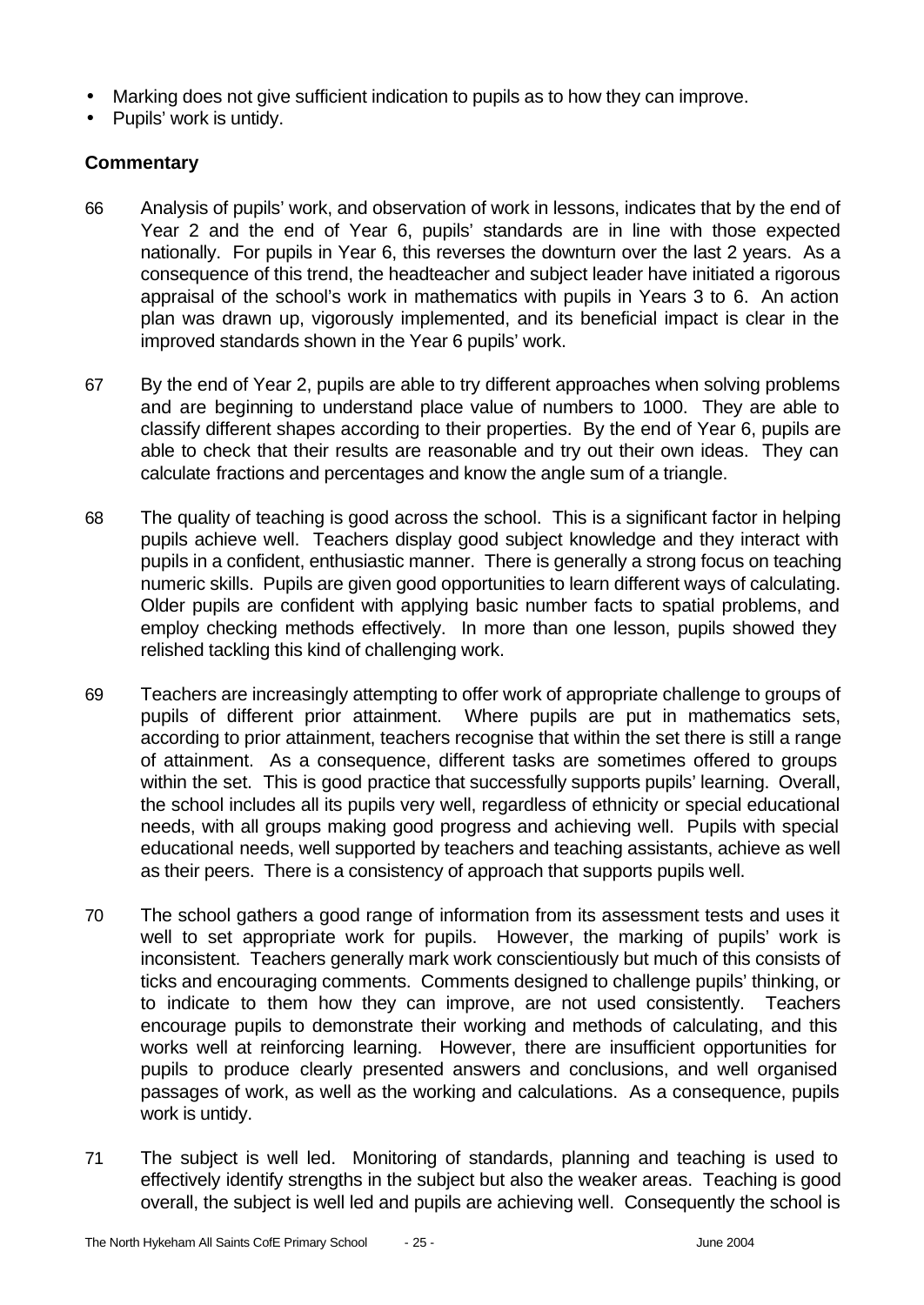well placed to continue developing its curriculum, further extending opportunities for pupils to apply the knowledge they have acquired.

72 Improvement in mathematics since the previous inspection is good. This is largely due to the consistently good teaching and good use of assessment information, enabling tasks to be well matched for all groups of pupils.

### **Mathematics across the curriculum**

73 The standards of numeracy across the school are average. Overall, the support for mathematics in other subjects is satisfactory. Examination of pupils' work indicates that effective use of mathematics is made to support subjects such as science, design technology and information and communication technology. The school has clear plans to develop its systematic planning of these cross-curricular links.

### **SCIENCE**

Provision in science is **satisfactory**.

#### **Main strengths and weaknesses**

- In their time at the school pupils make good progress.
- More opportunities are needed for pupils to plan and carry out investigations.
- Marking does not give pupils clear guidance on what they need to do to improve.
- Resources need organising and enhancing.

- 74 Achievement throughout the school is good. From a low base pupils progress well and by the end of Year 2 and the end of Year 6, standards are in line with national expectation. There are no differences between the achievement of boys and girls and all pupils achieve well regardless of ethnicity or special educational needs.
- 75 Teaching and learning are satisfactory overall. In the lessons seen during the inspection, teaching varied between satisfactory and good. Well planned tasks and appropriate use of worksheets, especially to support those less confident pupils, all offer good support. There is evidence, both from lessons and from examination of pupils' previous work, of teachers trying to give pupils experiences of investigative science, but this is limited. While many pupils know that a scientific test needs to be fair, opportunities for pupils, especially older ones, to set up and carry out their own fair tests are limited. Such investigations as there are, are often very teacher directed. Teachers work well to help pupils understand basic scientific principles, but limited opportunities for pupils, especially higher attaining ones, to utilise this knowledge in planning and carrying out investigations, restricts learning. This leads to standards in science being lower than in English and mathematics.
- 76 The school has recently been without a permanent subject leader and while the temporary arrangements have worked satisfactorily, there is a need for knowledgeable, consistent leadership to lift the profile of the subject and move its development forward. While marking is often ticks and comments of praise, one or two teachers are trying to offer comments to help move learning on. Such probing comments as 'Is it the size or strength of the magnets that makes the difference?', challenge pupils' thinking, and give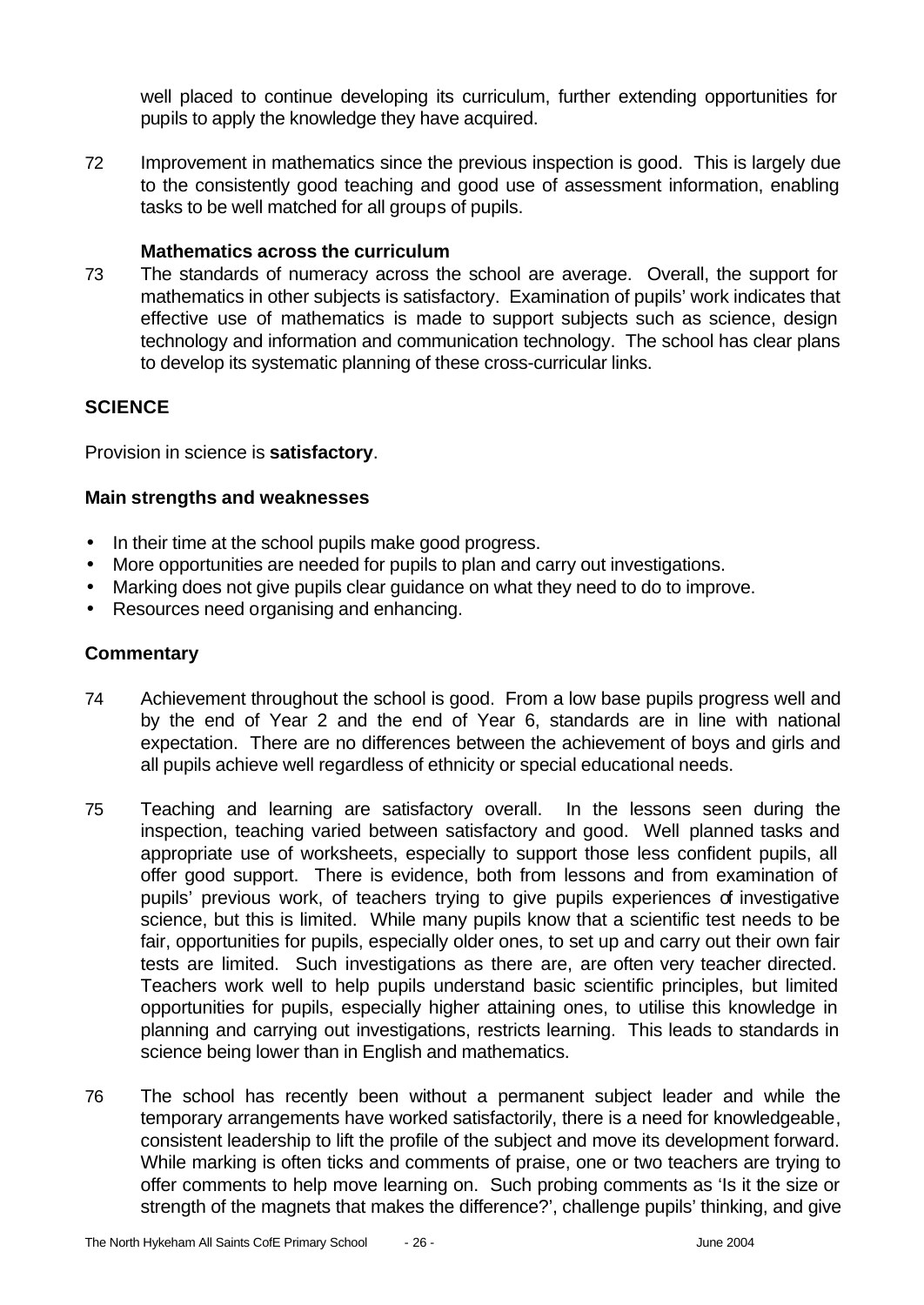clear guidance to pupils in what to find out next. Investigative skills and opportunities for independent learning need broadening, and the use of information and communication technology to support learning is inconsistent. Improvement since the last inspection report has been satisfactory. Standards have been maintained and achievement is now good and was satisfactory.

## **INFORMATION AND COMMUNICATION TECHNOLOGY**

Provision in information and communication technology is **good**.

### **Main strengths and weaknesses**

- Teaching is good and ensures all pupils, including those with special educational needs and from minority ethnic backgrounds, are effectively challenged to achieve well.
- Leadership and management of the subject is good.
- There has been good improvement since the last inspection report.
- While satisfactory, the range of opportunities for pupils to experience the use of information and communication technology in measuring and control need to be further developed.
- Marking to improve pupils' work needs to be improved.
- Opportunities for pupils to create well-finished pieces of work need to be created.

- 77 Achievement in information and communication technology is good throughout the school due to good teaching. By the end of Year 2, standards are in line with national expectation. Pupils are able to use information and communication technology to generate and amend their work and can discuss their experiences of information and communication technology. They enter and save work with considerable confidence. By the end of Year 6, standards are in line with national expectation. Pupils are able to use information and communication technology to present information in a variety of ways and can control events using appropriate software. They are able to use sensors confidently to measure such things as the varying temperature of the air. All pupils regardless of gender, ethnicity or special educational need are well supported to achieve well.
- 78 Teaching and learning are good. In the best lessons, Pupils are very keen and very well motivated by the chance to use the interactive white board. Pupils are well motivated by the tasks and work very well together in pairs at the keyboard, freely sharing turns. Pairs of pupils made up of different genders or races work harmoniously together. Questioning is lively, samples the class widely, and as a consequence ensures pupils are very well involved. Lessons are delivered at a lively pace and this helps to maintain pupils' concentration on their work. Pupils with special educational needs are identified by the teacher in the lesson planning, and are given work appropriate to their needs which ensures they achieve well, in line with their peers. Planning is very detailed and tightly linked to national guidelines.
- 79 In some lessons, the learning objective could be shared with pupils more clearly in order to ensure they are clearer as to why they are carrying out the tasks. Lesson summaries could be more thorough in involving pupils themselves in reviewing what they have learned. Wordprocessed work is neatly printed, however, overall presentation of work is often in rough draft form. Pupils are not encouraged to produce well-finished pieces of work often enough.
- 80 Assessment is well used to identify pupils' level of attainment and helps to ensure that tasks are well matched to the needs of individual pupils. However, marking to improve pupils' work needs to be developed in order to ensure that they know how to improve their work.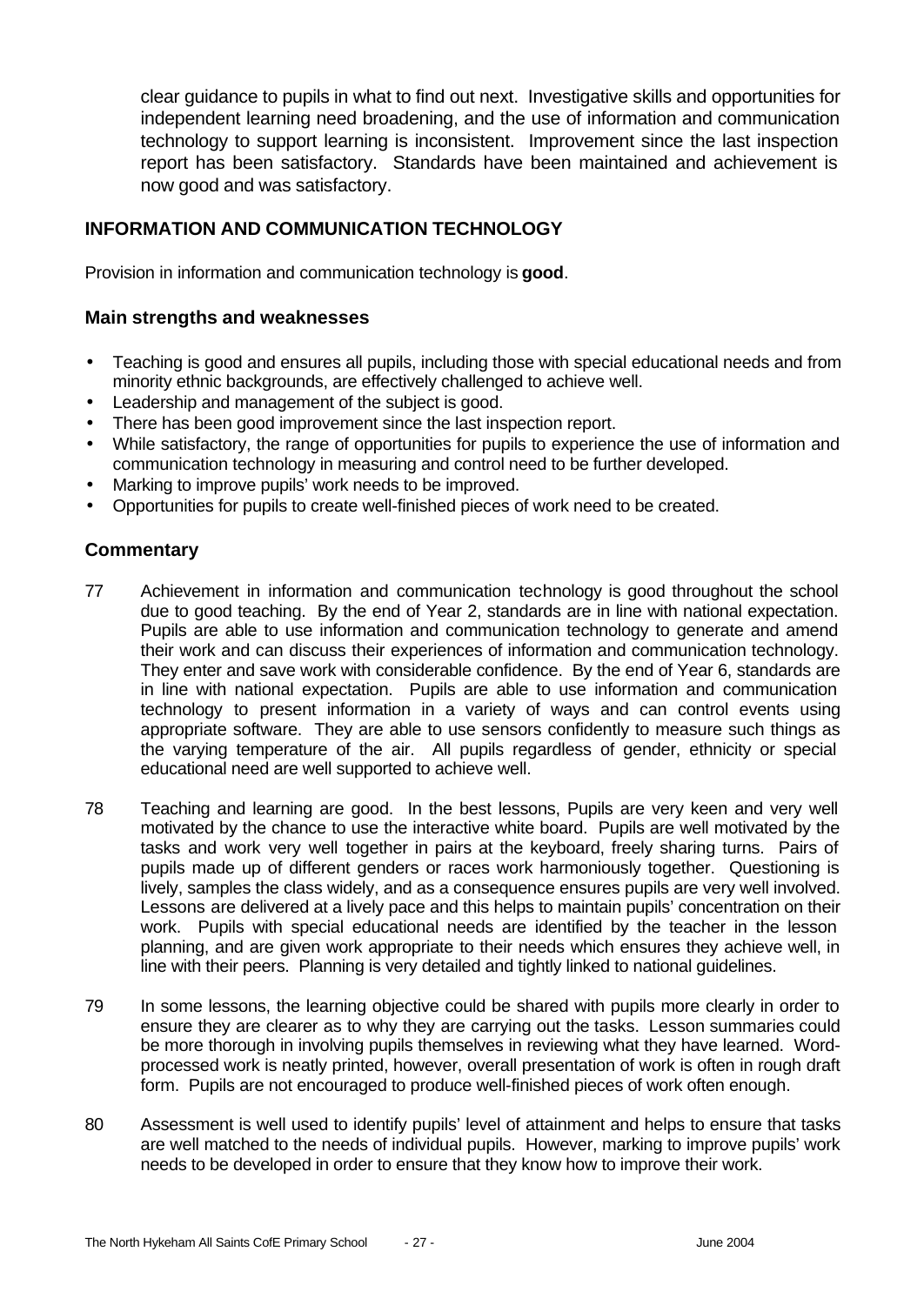- 81 Leadership of the subject is good and the co-ordinator has a clear plan for developing the subject further. The priorities in this plan include increasing the number of opportunities to use information and communication technology in measuring and controlling. Management of the subject is good. The co-ordinator uses a good range of strategies to monitor how well pupils are doing. Staff are well involved in the discussion of the subject's future development, which ensures priorities for resourcing are appropriate.
- 82 Improvement since the last inspection report has been good. Standards in control technology have now been raised to match the other areas of the subject. Teaching has improved and is now good. Assessment was unsatisfactory and has been significantly improved. Aside from marking, assessment is now satisfactory with a number of very good features.

#### **Information and communication technology across the curriculum**

83 Pupils' competence in information and communication technology is average across the school. The provision of information and communication technology across the curriculum is satisfactory. In most subjects pupils use information and communication technology to research and sometimes present their work. The school uses national guidelines to identify appropriate points in all subjects to use information and communication technology to support learning. These opportunities are identified in subject plans. As a consequence, pupils are given opportunity to use information and communication technology in ways which help them understand the importance of this. For example, Year 4 pupils, while working on databases, linked the work with their current topic in science on minibeasts. A study of the history of the school's locality also led to work on databases. The current extent of these links is limited by the school's resources for information and communication technology. As a consequence of being in the local education authority's last phase of development for information and communication technology, the school has only recently acquired a suite of computers. Clear plans exist to extend the number of computers, and Internet access, to allow pupils to work with information and communication technology in their classrooms as well.

### **HUMANITIES**

### **HISTORY and GEOGRAPHY**

- 84 Geography and history were sampled. Discussions with pupils indicate that standards in both subjects are around expected levels by the end of Years 2 and Year 6. Samples of written work show that subject skills are being taught alongside knowledge and this indicates a good improvement in planning since the last inspection. However, the quality and presentation of pupils' work in Years 3 to 6 is variable and generally lacking in depth. This is because less time has been given to these subjects in recent years because of other priorities. Good attempts are being made to find links between subjects to counteract this. Year 6 pupils' present study of World War 2 has included role-play, and poetry writing as well as wartime music. Visits and visitors play an important part in making work interesting and this encourages the development of pupils' knowledge and understanding.
- 85 Good use of the locality has involved pupils of different ages in exploring present day North Hykeham and finding clues about the past. Year 3 and 4 pupils have been helped by the assistance of a local historian. Subject leaders have identified relevant developments to support other staff. For example good work in history supports staff in skills development. Leaders have a role in monitoring planning and work is sampled. Leadership in history is satisfactory. No overall judgements can be made about teaching because of limited evidence.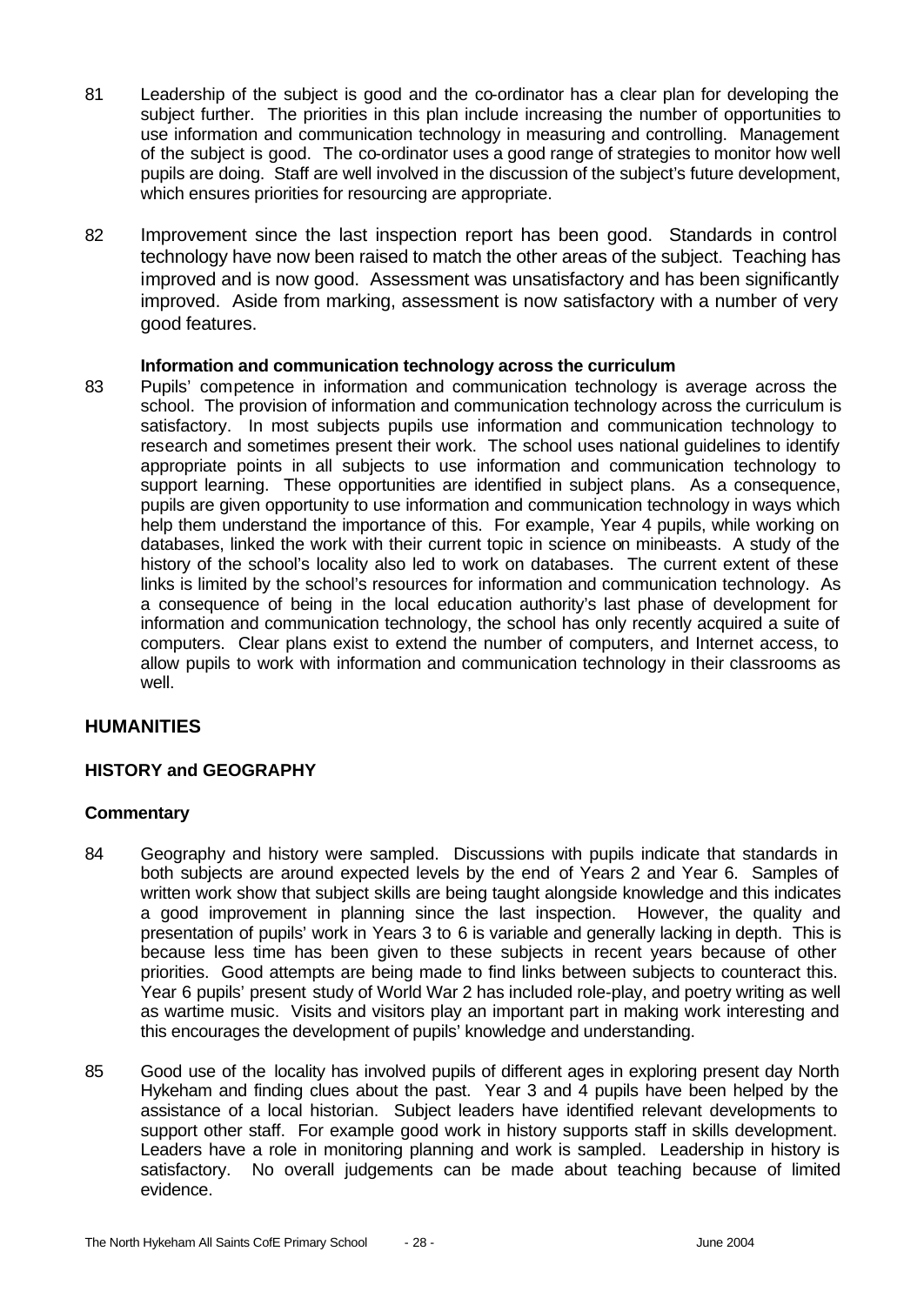- 86 In geography map skills are developed appropriately throughout the school. Pupils in Year 2 recognise some countries on a world map and realise why they go on holiday to Spain by plane. They identify features of their locality and compare it to a seaside environment. Year 6 pupils have satisfactory knowledge and understanding of places they have studied and geographical skills are developing appropriately. Their knowledge of physical features such as river formation is less secure. One lesson was seen. Excellent relationships and skilful questioning enabled pupils to discuss topical issues in the news and distinguish between fact and opinion. However, the geographical content was insufficient to make learning in the subject more than satisfactory.
- 87 Year 2 pupils are beginning to realise the meaning of history and use phrases such as 'in the past' and 'long ago'. They know that household artefacts have changed since Victorian times because of the invention of electricity. In Year 6, pupils talk about aspects of the periods they have studied and have a good sense of time. This is because the use of time lines is developed well across the school. They understand the differences between secondary and primary sources. Some pupils' show a good understanding of the use of propaganda in World War 2 to influence public morale and are developing their understanding of ways in which history can be interpreted. Teaching was good in the two lessons seen. Pupils achieved well and developed their enquiry skills because of teachers' confident subject knowledge, well-chosen resources and effective questioning skills.

### **RELIGIOUS EDUCATION**

Provision in religious education is **satisfactory**.

#### **Main strengths and weaknesses**

- Good use is made of visits and visitors to strengthen the teaching of Christianity.
- There are good links with the curriculum for pupils' personal and social development.
- Planning for other religions has been improved.
- Timing of lessons for younger pupils can adversely affect learning.
- Written work lacks depth.

- 88 Much of the teaching of religious education takes the form of discussion and this enables pupils to practise their speaking and listening skills. Pupils' written work often lacks depth and does not reflect the knowledge and understanding shown by Year 2 and Year 6 pupils in discussion. Standards are in line with the expectations of the locally agreed syllabus. For pupils in Year 2, this is an improvement since the last inspection. Their achievement is satisfactory. These pupils know the significance of major Christian festivals and can retell some stories of Jesus. Year 6 pupils show a good understanding of the key beliefs and teaching of Christianity and a satisfactory knowledge of other major world faiths. They have a developing awareness of a spiritual dimension to life and understand how moral and social issues, such as the need to care for and support others, can be related to religion. Teaching and learning are satisfactory. Teaching was satisfactory in the one lesson seen in which pupils in a mixed Year 1 / 2 class learned about ways to identify members of a community. The lesson was well planned to achieve the learning objective but the teaching strategy, a discussion, was not suited to the short time allotted.
- 89 The subject is well led and good links have been made with representatives of other faiths, and these enrich provision. These links are well-embedded in the planning for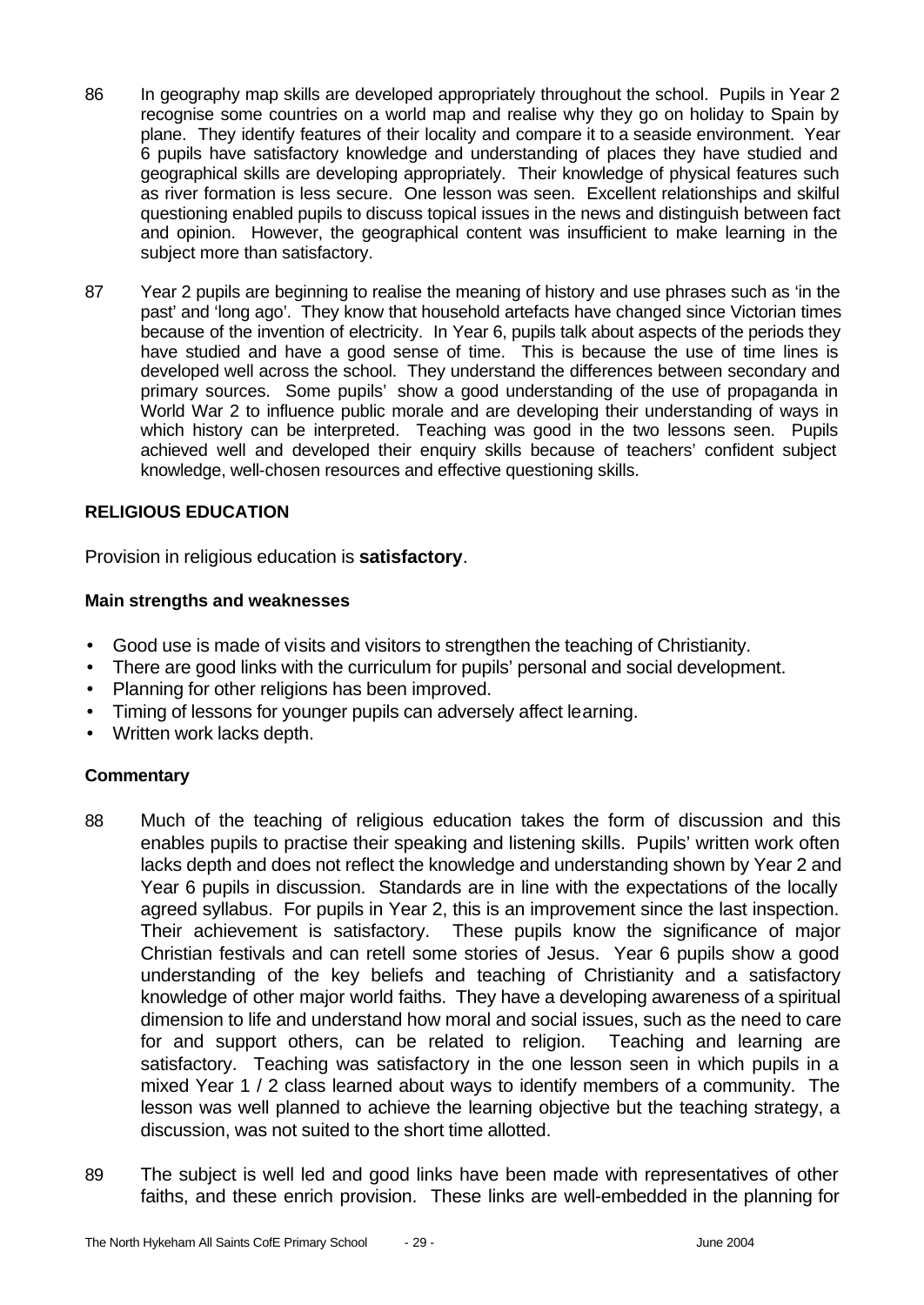the subject, which is an improvement since the last inspection. The subject leader has developed a useful portfolio of work to exemplify standards and monitor achievement across the school. There are good links made with the PSHE curriculum and religious education makes a good contribution to pupils' personal development.

## **CREATIVE, AESTHETIC, PRACTICAL AND PHYSICAL SUBJECTS**

### **Music**

Provision for music is **good**.

## **Main strengths and weaknesses**

- Pupils are achieving well across the school and very well in Years 3 to 6.
- The strong extra curricular provision helps to maintain high standards.
- Pupils are given regular opportunities for public performance.

## **Commentary**

- 90 Only two lessons were seen but other evidence has been gained by listening to recordings of pupils' compositions and performance. By the end of Year 2, standards in singing are above those expected nationally and are average in other areas. Pupils sing tunefully and with clear diction. Good teaching in a Year 1/2 class enabled pupils to create different sounds. It was effective because of the strong subject knowledge of the teacher and the very good range of instruments for pupils to investigate. By the end of Year 6, standards in singing, composition and performance exceed expectations. Very good teaching by a music specialist in Year 6 led to high achievement. Skilful questioning ensured that pupils were fully involved in interpreting a graphic score, choosing appropriate body percussion sounds, which they then performed. They evaluated their performance maturely and made sensible suggestions to improve their performance. Pupils enjoy making music and this has a positive effect on their achievement.
- 91 Extra-curricular activities both enrich the basic curriculum and help to maintain standards. A high number of pupils receive instrumental tuition from school and peripatetic staff. The school orchestra meets weekly and is open to all. Throughout the year all pupils are involved in public performances. The curriculum is also enriched by visits from musicians from different traditions. Provision for music is well led and managed by two enthusiasts who also have subject expertise which they use to support others. Standards are monitored by the collection of taped samples of pupils' work.

### **Art and design, Design and technology and Physical education**

- 92 Art and design; design technology and physical education were sampled. Only one lesson was seen in art and design, one in physical education, and none in design technology. It is therefore not possible to make firm judgements about provision in these subjects.
- 93 In the one lesson seen in art and design, teaching was good, with careful attention being paid to the skills of painting with water colours, using the work of artist Richard Tuff as inspiration. It is evident from the displays around the school, that the work planned is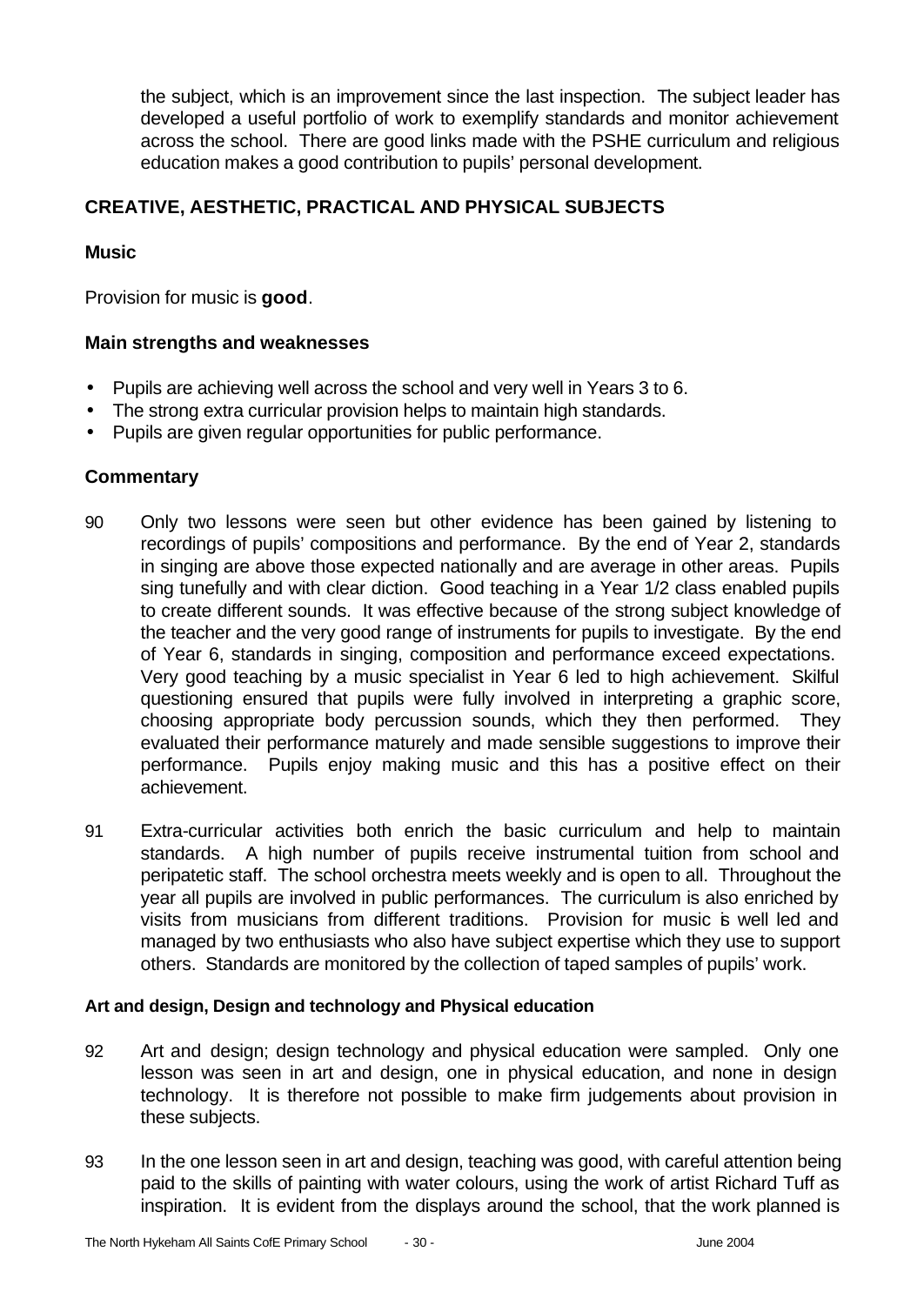varied and interesting and pupils clearly enjoy the subject. Standards are above average. Particularly effective in fostering enthusiasm was the recent Arts Week. Based on the four elements, Earth, Wind, Fire and Water, the school invited 4 artists to work with groups of pupils in developing one theme, with some particularly eye-catching results.

- 94 Scrutiny of finished work, and of pupils' designs and evaluations, show that standards in design technology are in line with those expected. In making a variety of shelters, older pupils used appropriate materials and joining techniques. Particularly effective were a range of temples in the Greek style, linking with pupils' history and geography work. Electrically powered fairground rides showed detailed designs and evaluations and effectively utilised pupils' scientific skills.
- 95 In physical education, one lesson was observed, in games, and standards of work were in line with those expected. The school offers an appropriate programme of activities with particular strengths in gymnastic and games provision. Good use is made of outside expertise such as that from Nottingham Forest F.C., Lincoln Golf Club and coaching in athletics. There are opportunities for pupils to compete in inter-school competitions in football, rugby and athletics, and use is made of a local swimming pool for pupils' swimming. By the time pupils leave school about 95% can swim 25m or further.

## **PERSONAL, SOCIAL AND HEALTH EDUCATION AND CITIZENSHIP**

- 96 Personal, social and health education and citizenship was sampled. Due to the arrangement of the weekly timetable it was not possible to observe any lessons. The school has two co-ordinators for personal social and health education, one focusing on Years 1 and 2 and the other co-ordinator responsible for Years 3 to 6. These coordinators have had the opportunity to receive good training from the local education authority. This has been effective in planning for the requirements of the national curriculum to be met and resources for the subject are adequate. The co-ordinators have had an effective opportunity to provide in-service training for their teacher colleagues.
- 97 Further training has been used to support the introduction of circle time, an activity where pupils work together, listening to each other and developing their skills and understanding. Links are made with other subjects, for example religious education, to explore personal, social and health education issues. The agenda for the school council is used to discuss some of these issues further. For example, the school's programme about healthy eating, and the availability of drinking water during the day, grew out of such discussions.
- 98 Leadership of the subject, especially the long term planning, is very good. Management of the subject is good with co-ordinators having good opportunities to monitor pupils' experience of personal, social and health education through sampling pupils' work and teachers' planning. Such analysis has led in the past to an increase in emphasis being placed upon health education. Good use is made of national guidance in curriculum planning. Sex education and drugs awareness education meet statutory requirements. Training in these issues has been provided to governors.